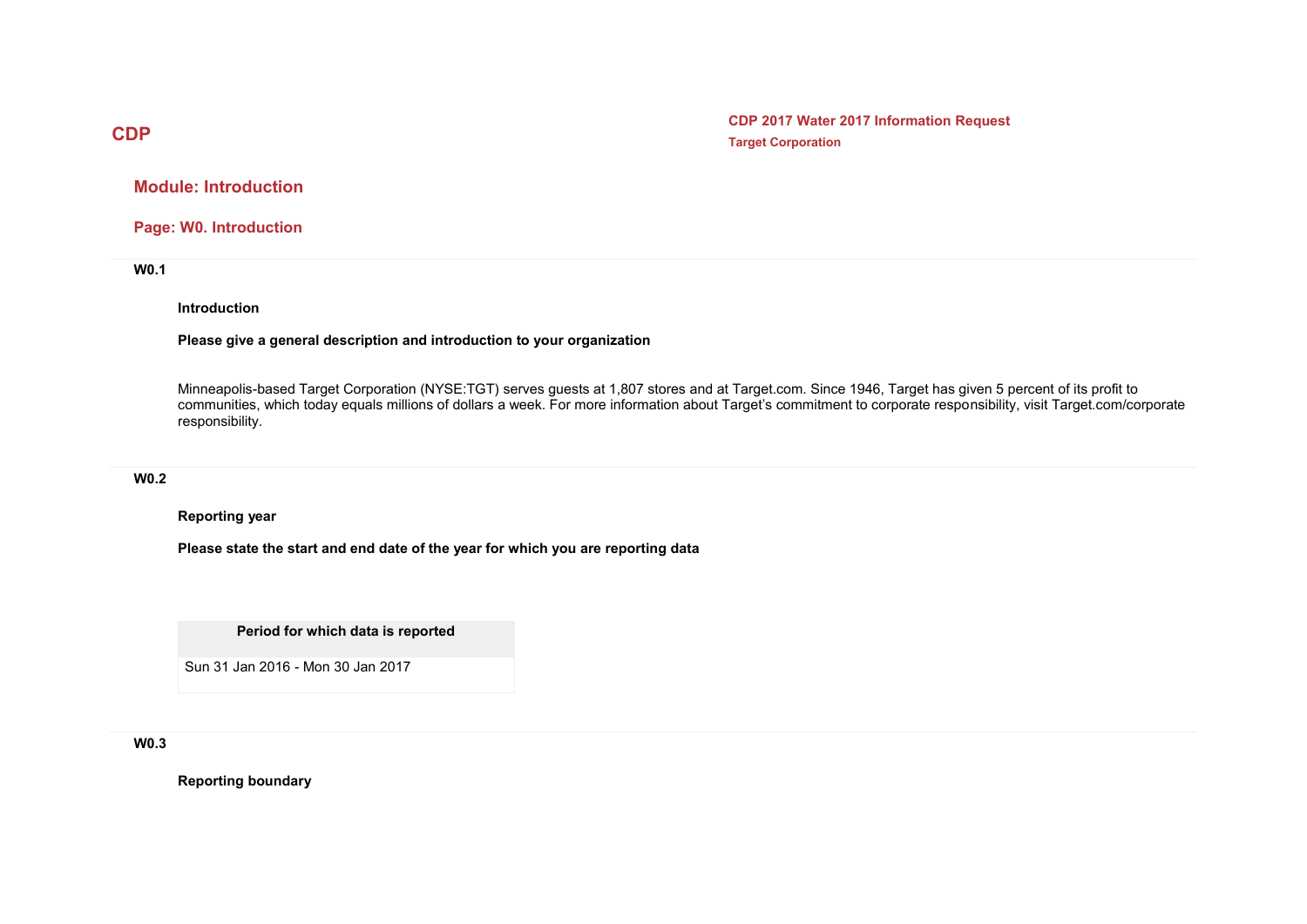**Please indicate the category that describes the reporting boundary for companies, entities, or groups for which water-related impacts are reported**

Companies, entities or groups over which financial control is exercised

### **W0.4**

### **Exclusions**

**Are there any geographies, facilities or types of water inputs/outputs within this boundary which are not included in your disclosure?**

Yes

#### **W0.4a**

**Exclusions**

**Please report the exclusions in the following table**

| <b>Exclusion</b>       | Please explain why you have made the exclusion                                                                                                                                                                                                                                                                                                                                                                                                                                   |  |  |
|------------------------|----------------------------------------------------------------------------------------------------------------------------------------------------------------------------------------------------------------------------------------------------------------------------------------------------------------------------------------------------------------------------------------------------------------------------------------------------------------------------------|--|--|
| Non U.S.<br>facilities | Our current disclosure does not include our headquarters and sales facilities outside of the United States (three buildings in India and several<br>small offices scattered around the globe). These facilities are currently excluded due to a lack of reliable data on water consumption. Based on<br>estimates of potential consumption from all of these sources, they are considered de minimis, and would likely contribute a nominal portion to our<br>total consumption. |  |  |

### **Further Information**

We will drive sustainable water stewardship in Target own-brand product design and manufacturing. Target uses the Higg Index to query all of our non-food owned brand tier one suppliers as well as apparel tier 2 on water consumption. Target also partners with the Institute of Public and Environmental Affairs (IPE), a Chinese NGO, to monitor wastewater discharge and permit violations for its suppliers. When a violator is identified, Target partners with IPE to remediate the violation.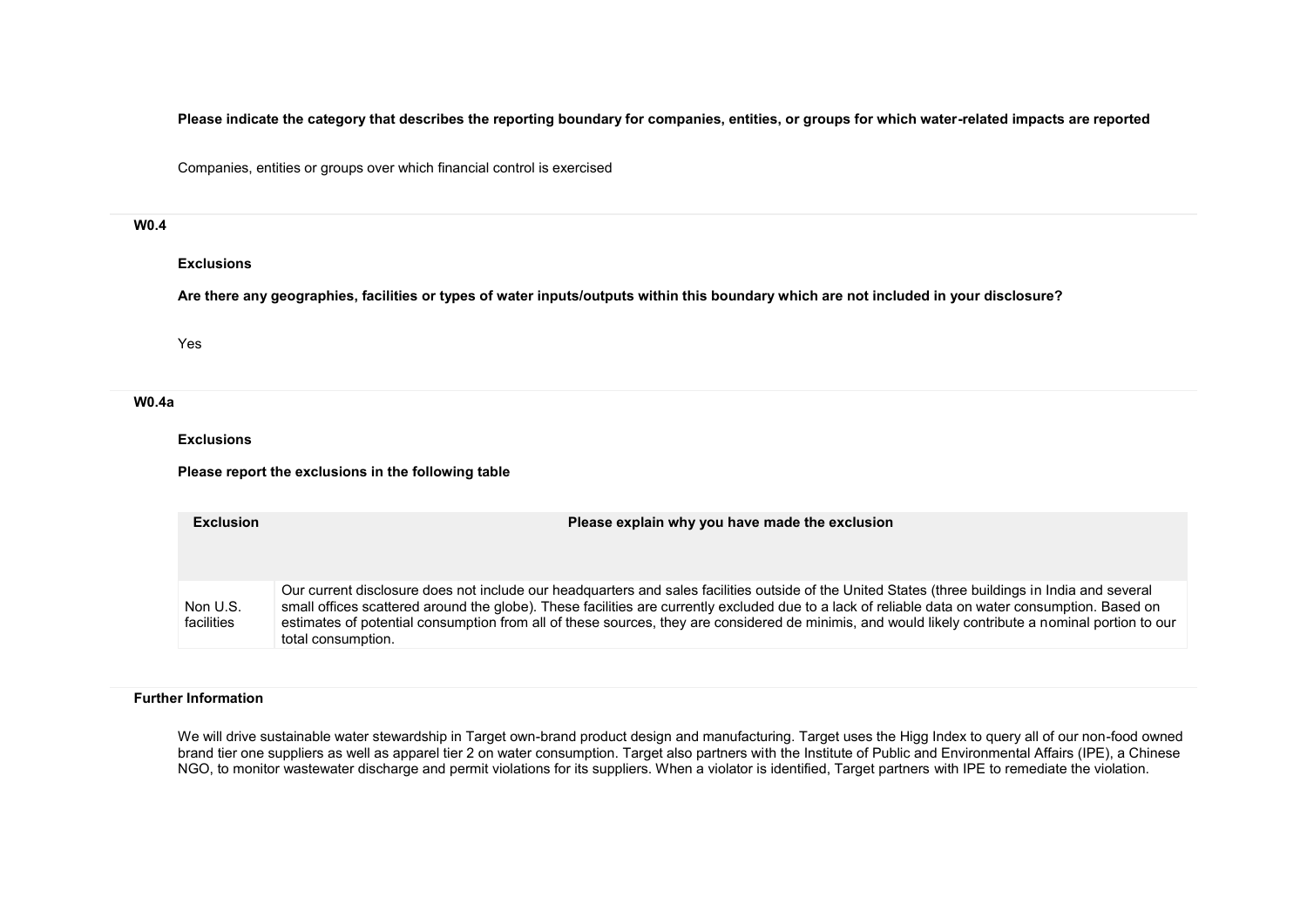# **Module: Current State**

# **Page: W1. Context**

## **W1.1**

**Please rate the importance (current and future) of water quality and water quantity to the success of your organization**

| Water quality and<br>quantity                                                             | Direct use<br>importance<br>rating | Indirect use<br>importance<br>rating | Please explain                                                                                                                                                                                                                                                                                                                                                                                                                                                                                                                                                                                                                                                                                                                                                                                           |
|-------------------------------------------------------------------------------------------|------------------------------------|--------------------------------------|----------------------------------------------------------------------------------------------------------------------------------------------------------------------------------------------------------------------------------------------------------------------------------------------------------------------------------------------------------------------------------------------------------------------------------------------------------------------------------------------------------------------------------------------------------------------------------------------------------------------------------------------------------------------------------------------------------------------------------------------------------------------------------------------------------|
| Sufficient amounts of<br>good quality freshwater<br>available for use                     | Important                          | Important                            | The global pressures on water resources are growing as evidenced by the consistent ranking of<br>water crises among the top risks highlighted in the World Economic Forum's annual Global Risk<br>Report. We believe clean drinkable water and sanitation are human rights and should be accessible<br>for all. Healthy ecosystems and sustainable water management are essential in the delivery of these<br>basic rights. As a global company with operations in more than 48 countries, water is critically<br>important to the success of our business operations - from our supply chains to our stores and the<br>communities within which we operate. We will focus our water stewardship efforts in areas and on<br>issues where our influence and support can help deliver the greatest impact. |
| Sufficient amounts of<br>recycled, brackish and/or<br>produced water available<br>for use | Not very<br>important              | Not very<br>important                | Many of our stores are designed with storm water systems in the parking lot and grounds to collect<br>and clean rainwater before it flows into the ground. We complement the native landscapes with<br>features like rain gardens that naturally slow and clean storm water runoff and mitigate flooding. In<br>2016, we continued to work toward incorporating native landscaping in 75 percent of the landscape<br>areas of all new U.S. stores, work that began in 2015. Realizing the potential for changes to water<br>availability around the world, we also set a goal to reduce our water consumption by 10 percent per<br>square foot for our stores in the U.S. by 2020.                                                                                                                       |

## **W1.2**

**For your total operations, please detail which of the following water aspects are regularly measured and monitored and provide an explanation as to why or why not**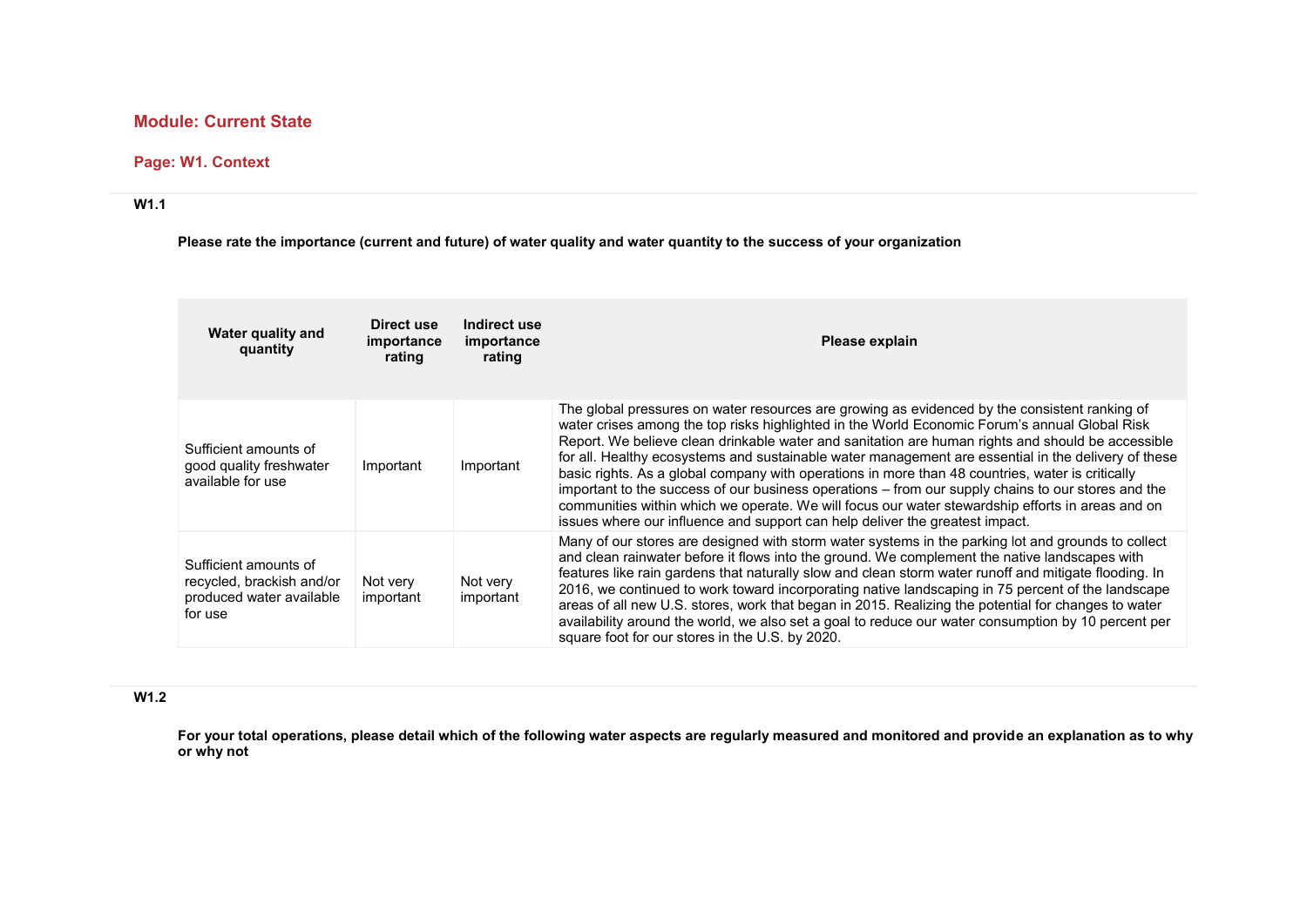| Water aspect                                                             | $%$ of<br>sites/facilities/operations | Please explain                                                                                                                      |
|--------------------------------------------------------------------------|---------------------------------------|-------------------------------------------------------------------------------------------------------------------------------------|
| Water withdrawals- total volumes                                         | 76-100                                | Target consumes water almost exclusively from municipal water utilities, and<br>uses utility bills to calculate withdrawal volumes. |
| Water withdrawals- volume by sources                                     | 76-100                                | Target consumes water almost exclusively from municipal water utilities, and<br>uses utility bills to calculate withdrawal volumes. |
| Water discharges- total volumes                                          | Less than $1\%$                       | Target does not track water discharges                                                                                              |
| Water discharges- volume by destination                                  | Less than $1\%$                       | Target does not track water discharges                                                                                              |
| Water discharges- volume by treatment<br>method                          | Less than 1%                          | Target does not track water discharges                                                                                              |
| Water discharge quality data- quality by<br>standard effluent parameters | Less than 1%                          | Target does not track water discharges                                                                                              |
| Water consumption- total volume                                          | 76-100                                | Target consumes water almost exclusively from municipal water utilities, and<br>uses utility bills to calculate withdrawal volumes  |
| Facilities providing fully-functioning WASH<br>services for all workers  | 76-100                                | Target provides bathrooms and drinking water at all US facilities.                                                                  |

# **W1.2a**

**Water withdrawals: for the reporting year, please provide total water withdrawal data by source, across your operations**

| <b>Source</b>                      | Quantity<br>(megaliters/year) | How does total water<br>withdrawals for this source<br>compare to the last<br>reporting year? | <b>Comment</b>                                                          |
|------------------------------------|-------------------------------|-----------------------------------------------------------------------------------------------|-------------------------------------------------------------------------|
| Fresh surface water                | 0                             | Not applicable                                                                                | Target's water comes almost exclusively from municipal water utilities. |
| Brackish surface<br>water/seawater |                               | Not applicable                                                                                | Target's water comes almost exclusively from municipal water utilities. |
| Rainwater                          | 0                             | Not applicable                                                                                | Target's water comes almost exclusively from municipal water utilities. |
| Groundwater -                      | 0                             | Not applicable                                                                                | Target's water comes almost exclusively from municipal water utilities. |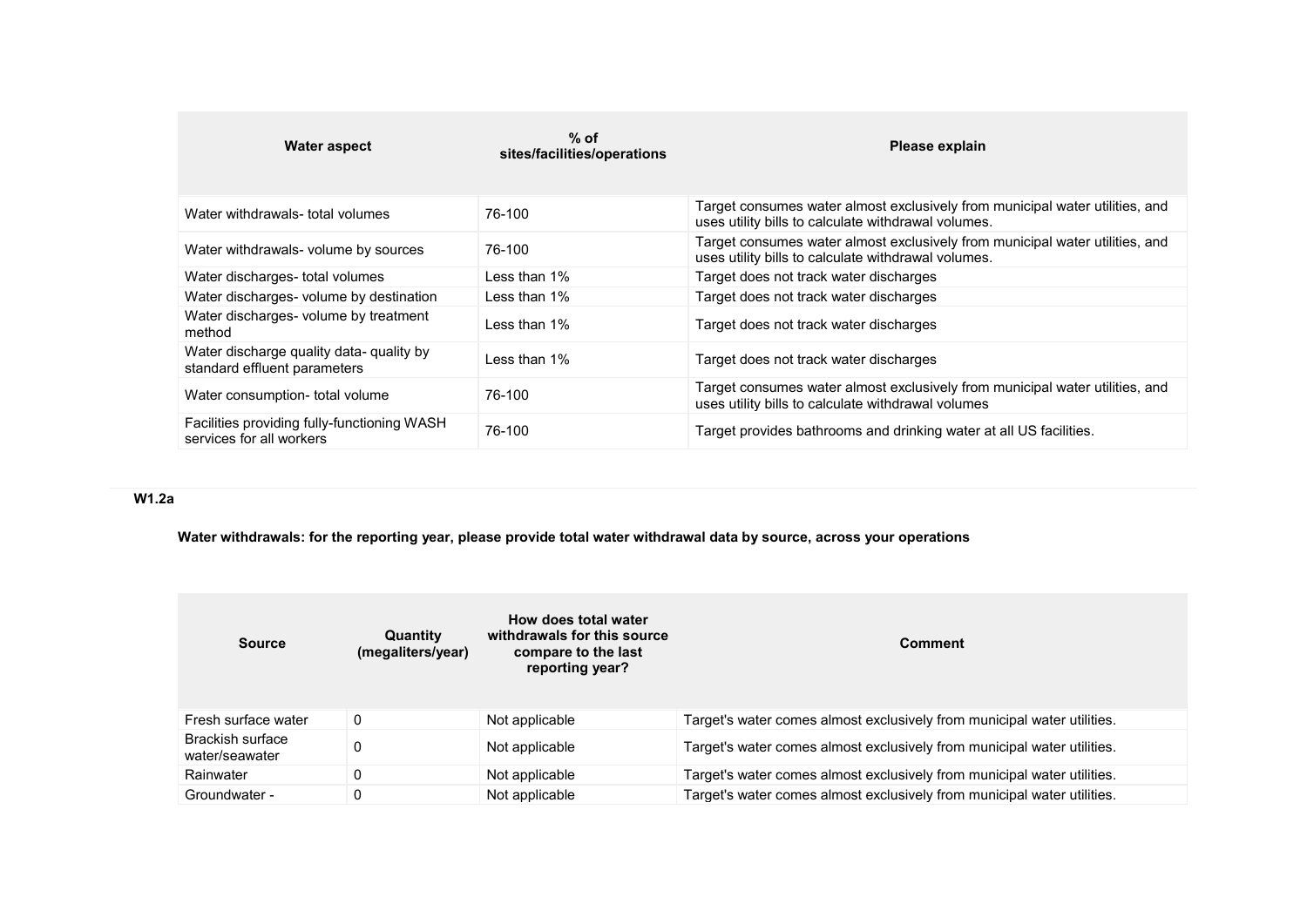| <b>Source</b>                           | Quantity<br>(megaliters/year) | How does total water<br>withdrawals for this source<br>compare to the last<br>reporting year? | <b>Comment</b>                                                                                                                                                                                                             |
|-----------------------------------------|-------------------------------|-----------------------------------------------------------------------------------------------|----------------------------------------------------------------------------------------------------------------------------------------------------------------------------------------------------------------------------|
| renewable                               |                               |                                                                                               |                                                                                                                                                                                                                            |
| Groundwater - non-<br>renewable         | 0                             | Not applicable                                                                                | A small number of sites (<5) use well water for irrigation.                                                                                                                                                                |
| Produced/process water                  | $\mathbf{0}$                  | Not applicable                                                                                | Target's water comes almost exclusively from municipal water utilities.                                                                                                                                                    |
| Municipal supply                        | 11615                         | About the same                                                                                | Target's water comes almost exclusively from municipal water utilities.                                                                                                                                                    |
| Wastewater from<br>another organization | 0                             | Not applicable                                                                                | Target's water comes almost exclusively from municipal water utilities                                                                                                                                                     |
| Total                                   | 11615                         | About the same                                                                                | Target's water comes almost exclusively from municipal water utilities.<br>Increased water usage during irrigation months of May-Oct drove overall higher<br>usage for 2016. 11,615 ML in 2016, up from 11,453 ML in 2015. |

## **W1.2b**

**Water discharges: for the reporting year, please provide total water discharge data by destination, across your operations**

| <b>Destination</b>                                 | <b>Quantity (megaliters/year)</b> | How does total water discharged to<br>this destination compare to the last<br>reporting year? | <b>Comment</b>                           |
|----------------------------------------------------|-----------------------------------|-----------------------------------------------------------------------------------------------|------------------------------------------|
| Fresh surface water                                | 0                                 | Not applicable                                                                                | Target does not track water<br>discharge |
| Brackish surface water/seawater                    | 0                                 | Not applicable                                                                                | Target does not track water<br>discharge |
| Groundwater                                        | 0                                 | Not applicable                                                                                | Target does not track water<br>discharge |
| Municipal/industrial wastewater treatment<br>plant | 0                                 | Not applicable                                                                                | Target does not track water<br>discharge |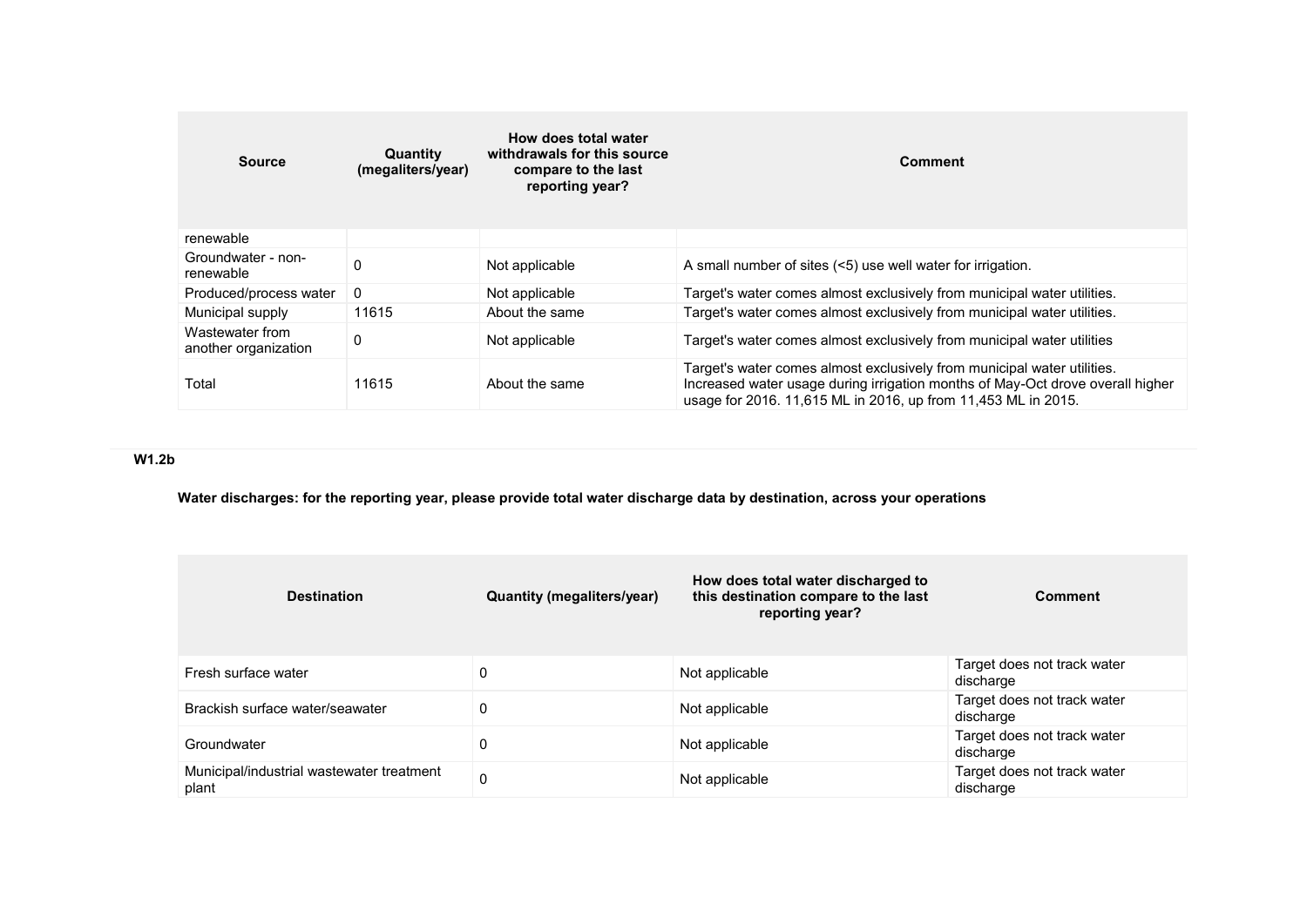| <b>Destination</b>                  | Quantity (megaliters/year) | How does total water discharged to<br>this destination compare to the last<br>reporting year? | <b>Comment</b>                           |
|-------------------------------------|----------------------------|-----------------------------------------------------------------------------------------------|------------------------------------------|
| Wastewater for another organization |                            | Not applicable                                                                                | Target does not track water<br>discharge |
| Total                               |                            | Not applicable                                                                                | Target does not track water<br>discharge |

# **W1.2c**

**Water consumption: for the reporting year, please provide total water consumption data, across your operations**

| Consumption<br>(megaliters/year) | How does this consumption figure<br>compare to the last reporting year? | Comment                                                                                                                                         |
|----------------------------------|-------------------------------------------------------------------------|-------------------------------------------------------------------------------------------------------------------------------------------------|
| 11615                            | About the same                                                          | Increased water usage during irrigation months of May-Oct drove overall higher usage<br>for 2016. 11,615 ML in 2016, up from 11,453 ML in 2015. |

## **W1.3**

**Do you request your suppliers to report on their water use, risks and/or management?**

Yes

**W1.3a**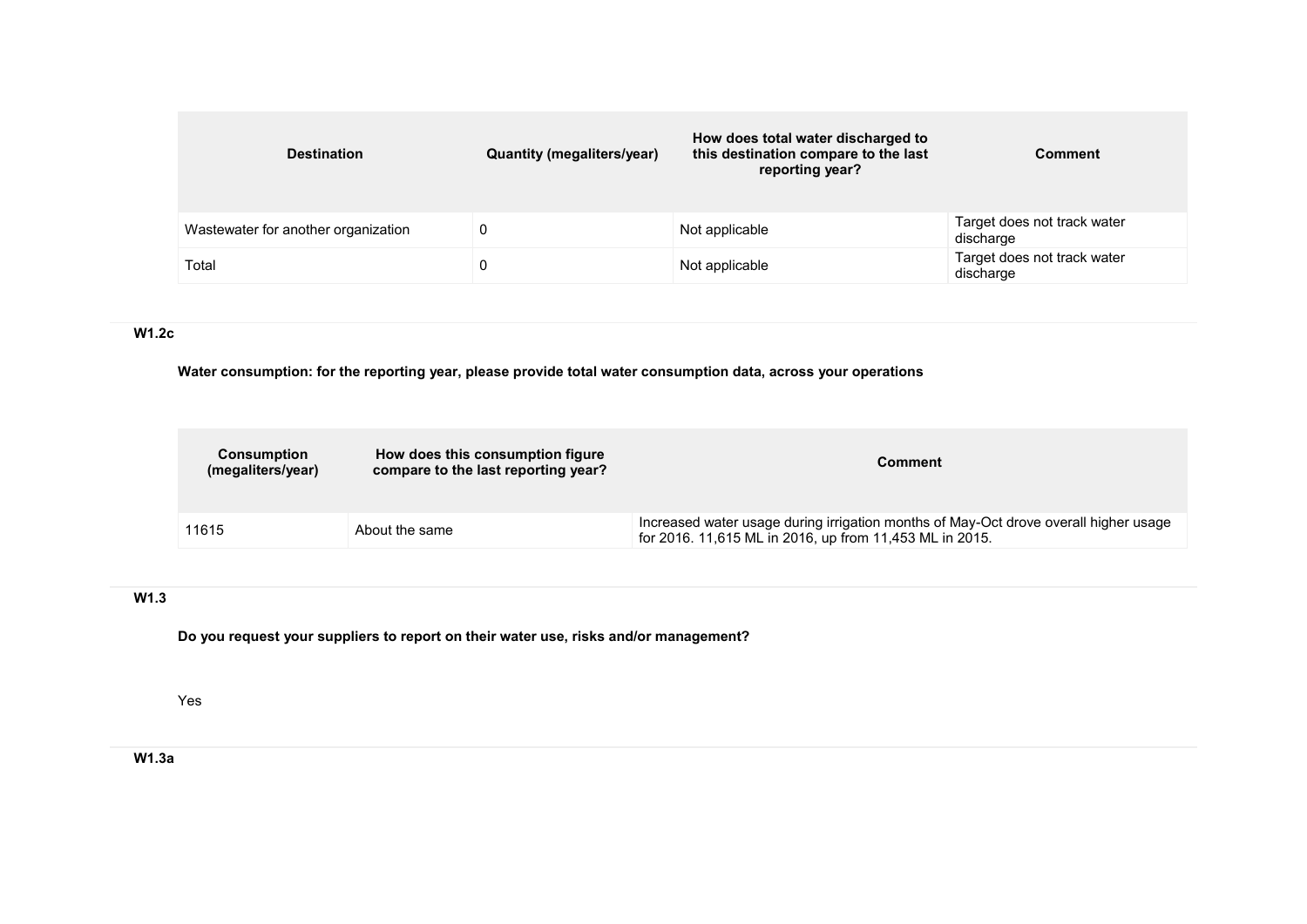**Please provide the proportion of suppliers you request to report on their water use, risks and/or management and the proportion of your procurement spend this represents**

| <b>Proportion of</b><br>suppliers % | Total<br>procurement<br>spend $%$ | Rationale for this coverage                                                                                                                                                                                                                                                                                                                                                                                                                    |  |  |
|-------------------------------------|-----------------------------------|------------------------------------------------------------------------------------------------------------------------------------------------------------------------------------------------------------------------------------------------------------------------------------------------------------------------------------------------------------------------------------------------------------------------------------------------|--|--|
| 76-100                              | 76-100                            | Target uses the Higg Facilities Environmental Module (FEM) to guery all of our non-food owned brand tier one suppliers as<br>well as apparel tier 2 on water consumption. Target also partners with the Institute of Public and Environmental Affairs (IPE),<br>a Chinese NGO, to monitor wastewater discharge and permit violations for its suppliers. When a violator is identified, Target<br>partners with IPE to remediate the violation. |  |  |

**W1.3b**

**Please choose the option that best explains why you do not request your suppliers to report on their water use, risks and/or management**

| Please explain<br><b>Primary reason</b> |
|-----------------------------------------|
|-----------------------------------------|

## **W1.4**

**Has your organization experienced any detrimental impacts related to water in the reporting year?**

No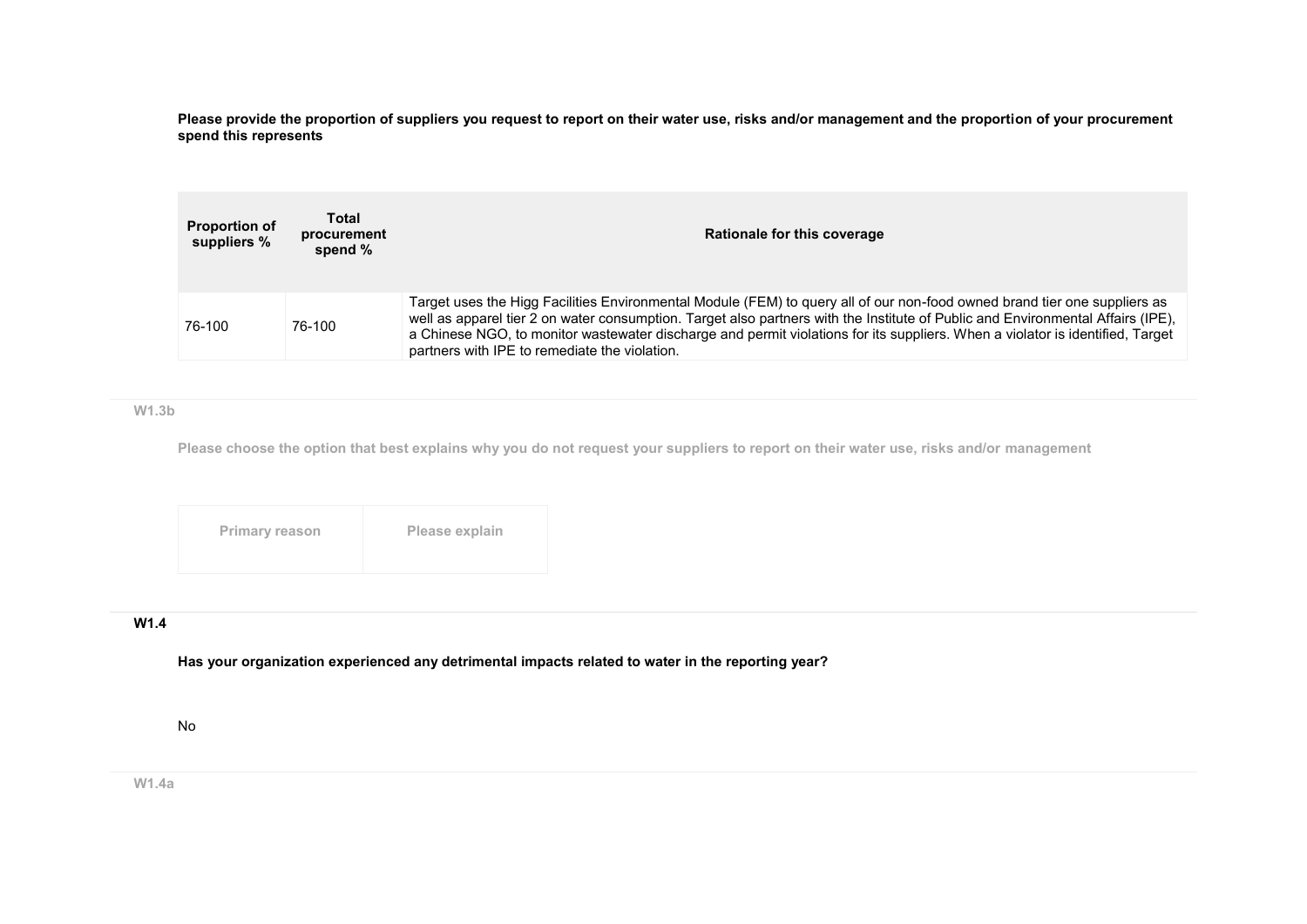**Please describe the detrimental impacts experienced by your organization related to water in the reporting year**

| Description<br>River basin<br>Impact driver<br>Impact<br>Country<br>of impact | Length of impact | Overall<br>financial<br>impact | Response<br>strategy | Description of<br>response<br>strategy |
|-------------------------------------------------------------------------------|------------------|--------------------------------|----------------------|----------------------------------------|
|-------------------------------------------------------------------------------|------------------|--------------------------------|----------------------|----------------------------------------|

### **W1.4b**

**Please choose the option below that best explains why you do not know if your organization experienced any detrimental impacts related to water in the reporting year and any plans you have to investigate this in the future**

| <b>Primary reason</b> | <b>Future plans</b> |
|-----------------------|---------------------|
|                       |                     |

### **Further Information**

**Module: Risk Assessment** 

## **Page: W2. Procedures and Requirements**

### **W2.1**

**Does your organization undertake a water-related risk assessment?**

Water risks are not assessed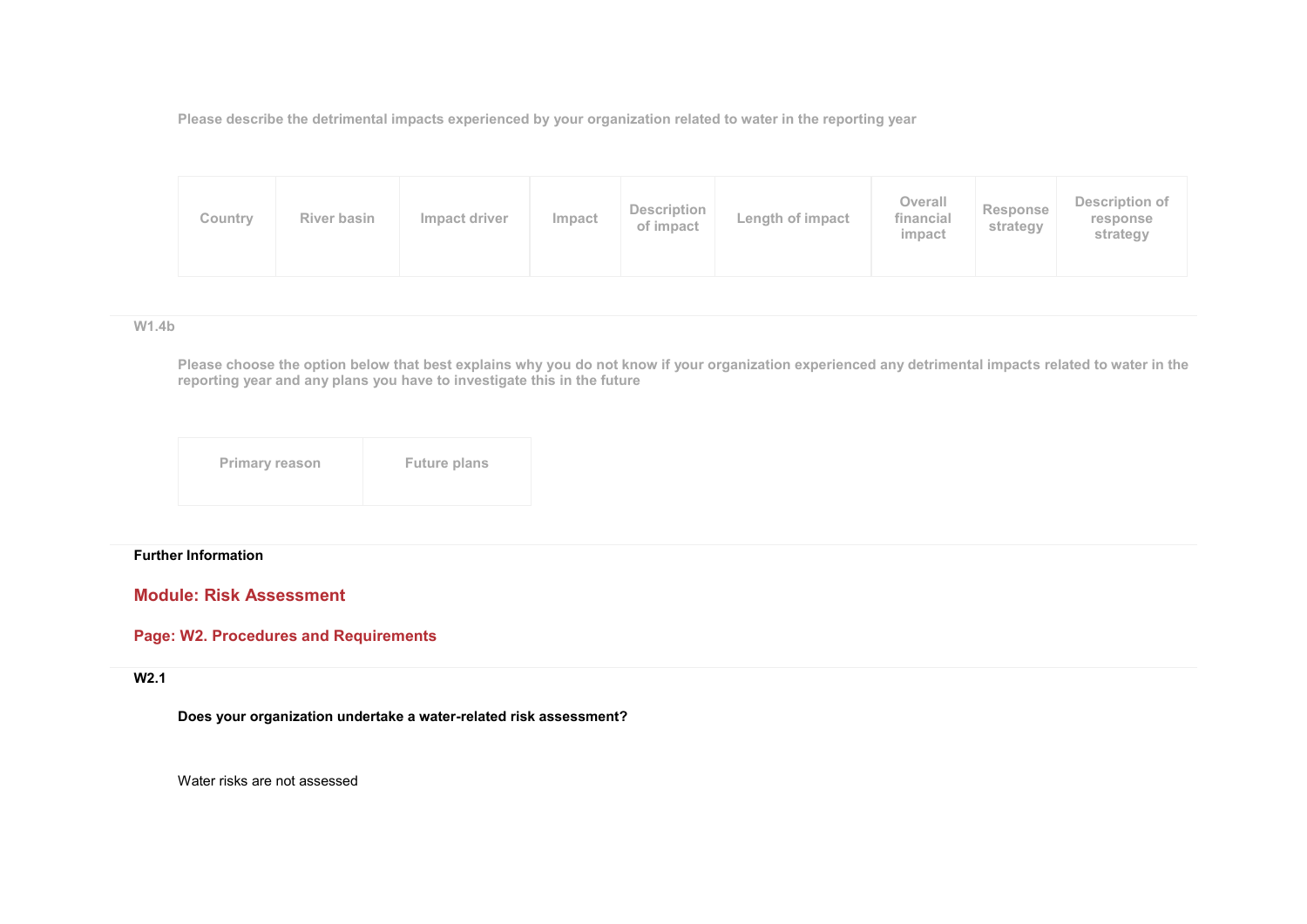## **W2.2**

**Please select the options that best describe your procedures with regard to assessing water risks**

| Risk assessment procedure | Coverage | <b>Scale</b> | Please explain |
|---------------------------|----------|--------------|----------------|
|---------------------------|----------|--------------|----------------|

## **W2.3**

**Please state how frequently you undertake water risk assessments, at what geographical scale and how far into the future you consider risks for each assessment**

| Frequency | Geographic scale | How far into the future are risks considered? | Comment |
|-----------|------------------|-----------------------------------------------|---------|
|           |                  |                                               |         |

## **W2.4**

**Have you evaluated how water risks could affect the success (viability, constraints) of your organization's growth strategy?**

### **W2.4a**

**Please explain how your organization evaluated the effects of water risks on the success (viability, constraints) of your organization's growth strategy?**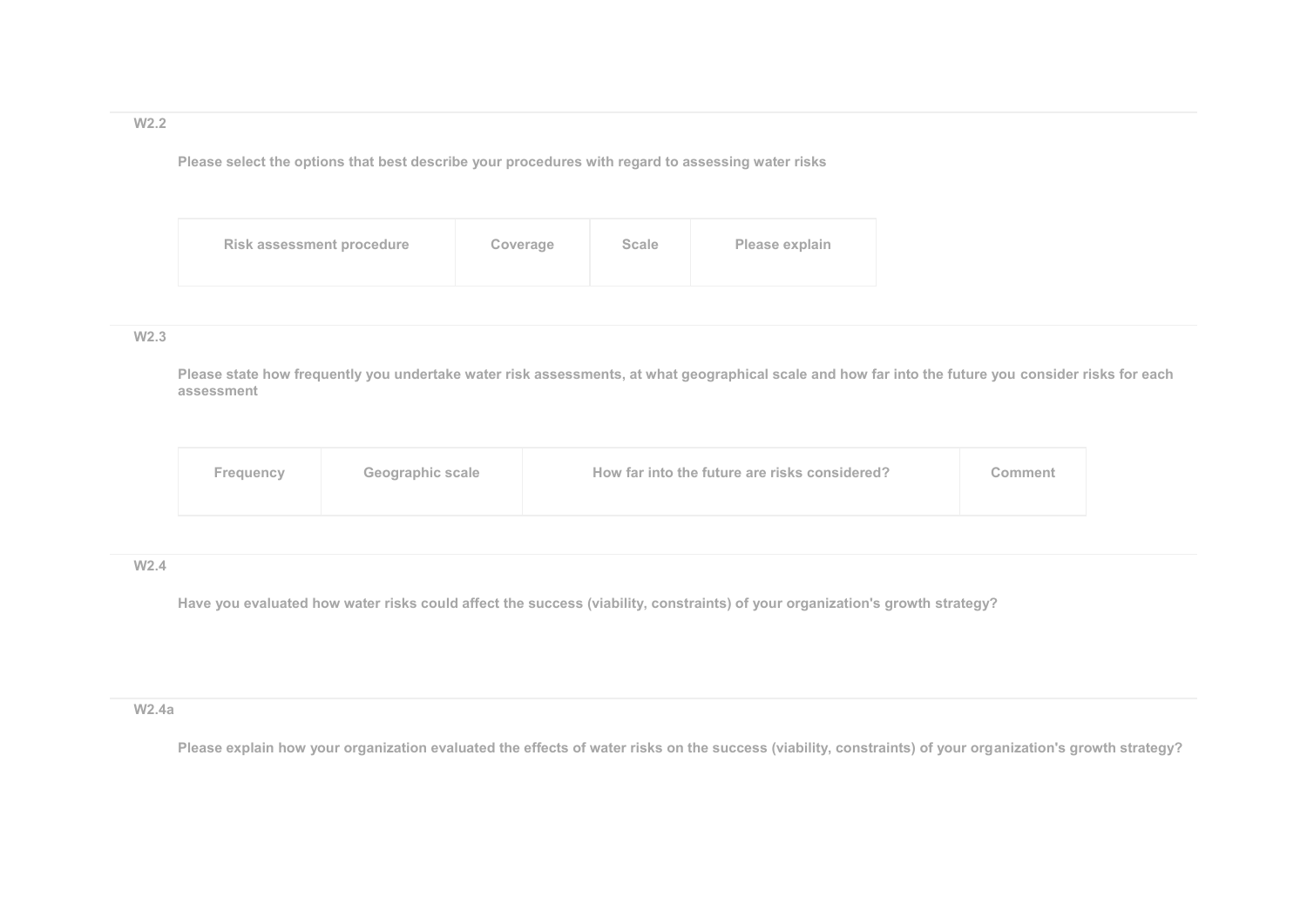### **W2.4b**

**What is the main reason for not having evaluated how water risks could affect the success (viability, constraints) of your organization's growth strategy, and are there any plans in place to do so in the future?**

| <b>Current plans</b><br>Main reason | Timeframe until evaluation | Comment |
|-------------------------------------|----------------------------|---------|
|-------------------------------------|----------------------------|---------|

### **W2.5**

**Please state the methods used to assess water risks**

| <b>Method</b> | Please explain how these methods are used in your risk assessment |
|---------------|-------------------------------------------------------------------|
|               |                                                                   |

## **W2.6**

**Which of the following contextual issues are always factored into your organization's water risk assessments?**

| <b>Issues</b> | Choose option | Please explain |
|---------------|---------------|----------------|
|---------------|---------------|----------------|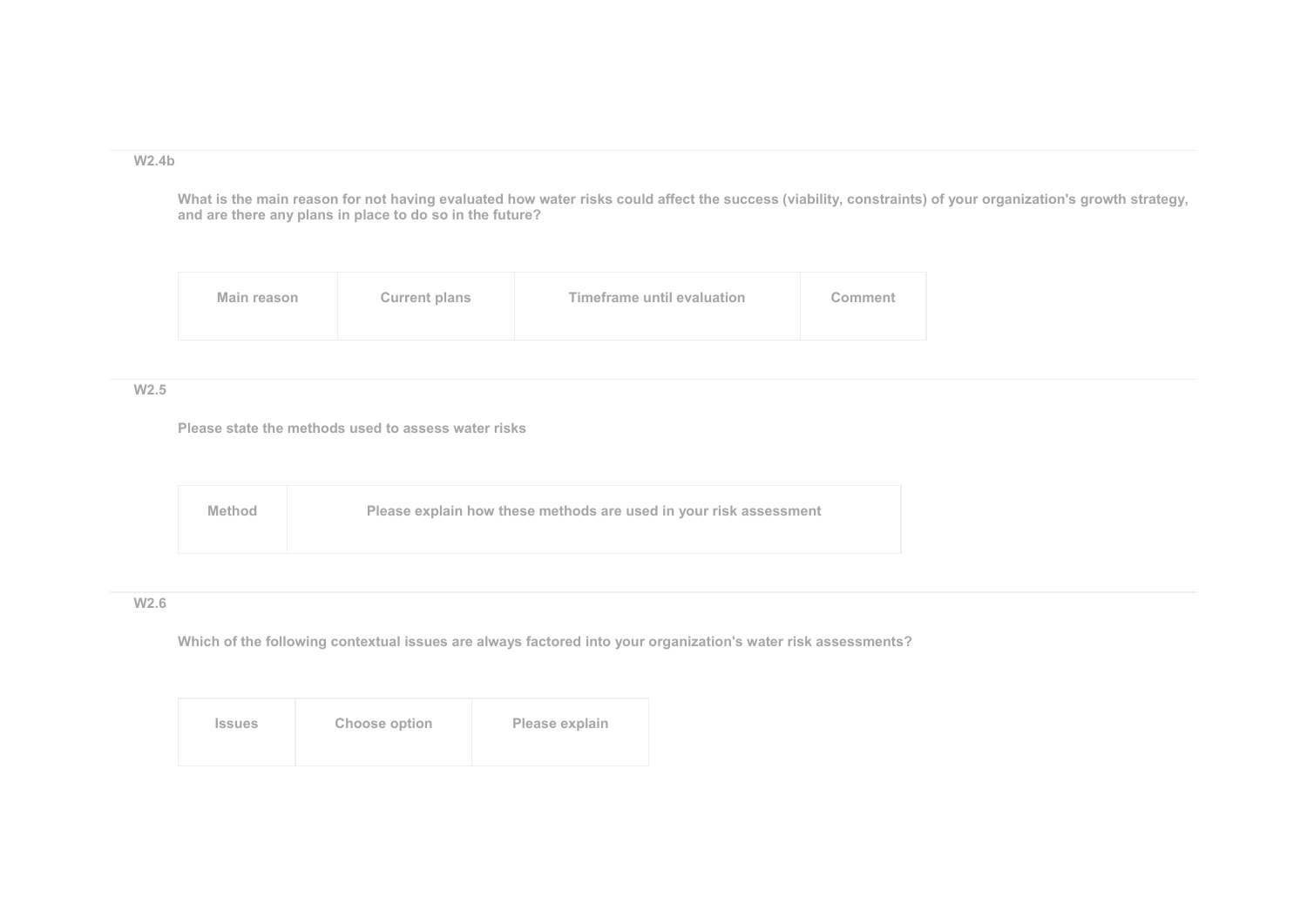### **W2.7**

**Which of the following stakeholders are always factored into your organization's water risk assessments?**

### **W2.8**

### **Please choose the option that best explains why your organisation does not undertake a water-related risk assessment**

| <b>Primary reason</b>                   | Please explain                                                                                                                                                                                                                                                                                                                                                                                                                                                                                                                                                                                                          |
|-----------------------------------------|-------------------------------------------------------------------------------------------------------------------------------------------------------------------------------------------------------------------------------------------------------------------------------------------------------------------------------------------------------------------------------------------------------------------------------------------------------------------------------------------------------------------------------------------------------------------------------------------------------------------------|
| Water risk<br>assessment in<br>progress | Target is embarking on a multiyear collaboration with World Wildlife Fund (WWF). WWF and Target will work together to help the company<br>build a more comprehensive strategy and goal roadmaps related to water stewardship and test ability to scale local supply chain efforts<br>through collaborative work in strategic locations that are facing high water risks. In addition to WWF, we are currently working with our<br>suppliers to understand and reduce water consumption within our supply chain through our work with the Natural Resource Defense<br>Council and the International Finance Corporation. |

### **Further Information**

Many of our stores are designed with storm water systems in the parking lot and grounds to collect and clean rainwater before it flows into the ground. We complement the native landscapes with features like rain gardens that naturally slow and clean storm water runoff and mitigate flooding. In 2016, we continued to work toward incorporating native landscaping in 75 percent of the landscape areas of all new U.S. stores, work that began in 2015. Realizing the potential for changes to water availability around the world, we also set a goal to reduce our water consumption by 10 percent per square foot for our stores in the U.S. by 2020.

# **Module: Implications**

**Page: W3. Water Risks**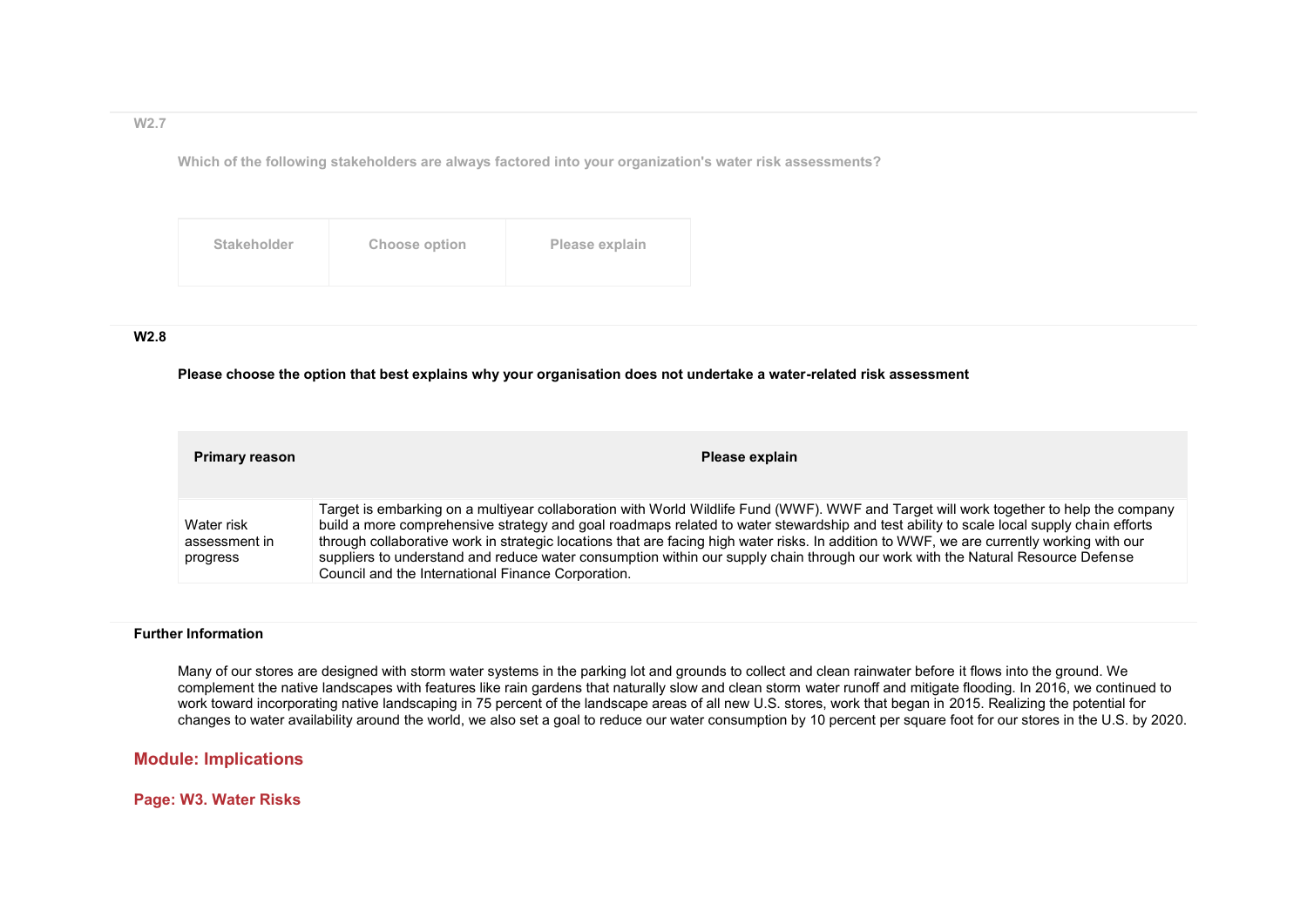## **W3.1**

**Is your organization exposed to water risks, either current and/or future, that could generate a substantive change in your business, operations, revenue or expenditure?**

Yes, direct operations and supply chain

## **W3.2**

**Please provide details as to how your organization defines substantive change in your business, operations, revenue or expenditure from water risk**

We define substantive change as those having a significant or material impact to our sales, expenses, or ability to source product from certain regions of the world.

### **W3.2a**

**Please provide the number of facilities\* per river basin exposed to water risks that could generate a substantive change in your business, operations, revenue or expenditure; and the proportion of company-widefacilities** this represents

| Country | <b>River basin</b> | <b>Number of facilities exposed</b><br>to water risk | <b>Proportion of company-</b><br>wide facilities that this<br>represents (%) | Comment |
|---------|--------------------|------------------------------------------------------|------------------------------------------------------------------------------|---------|
|         |                    |                                                      |                                                                              |         |
|         |                    |                                                      |                                                                              |         |

### **W3.2b**

**For each river basin mentioned in W3.2a, please provide the proportion of the company's total financial value that could be affected by water risks**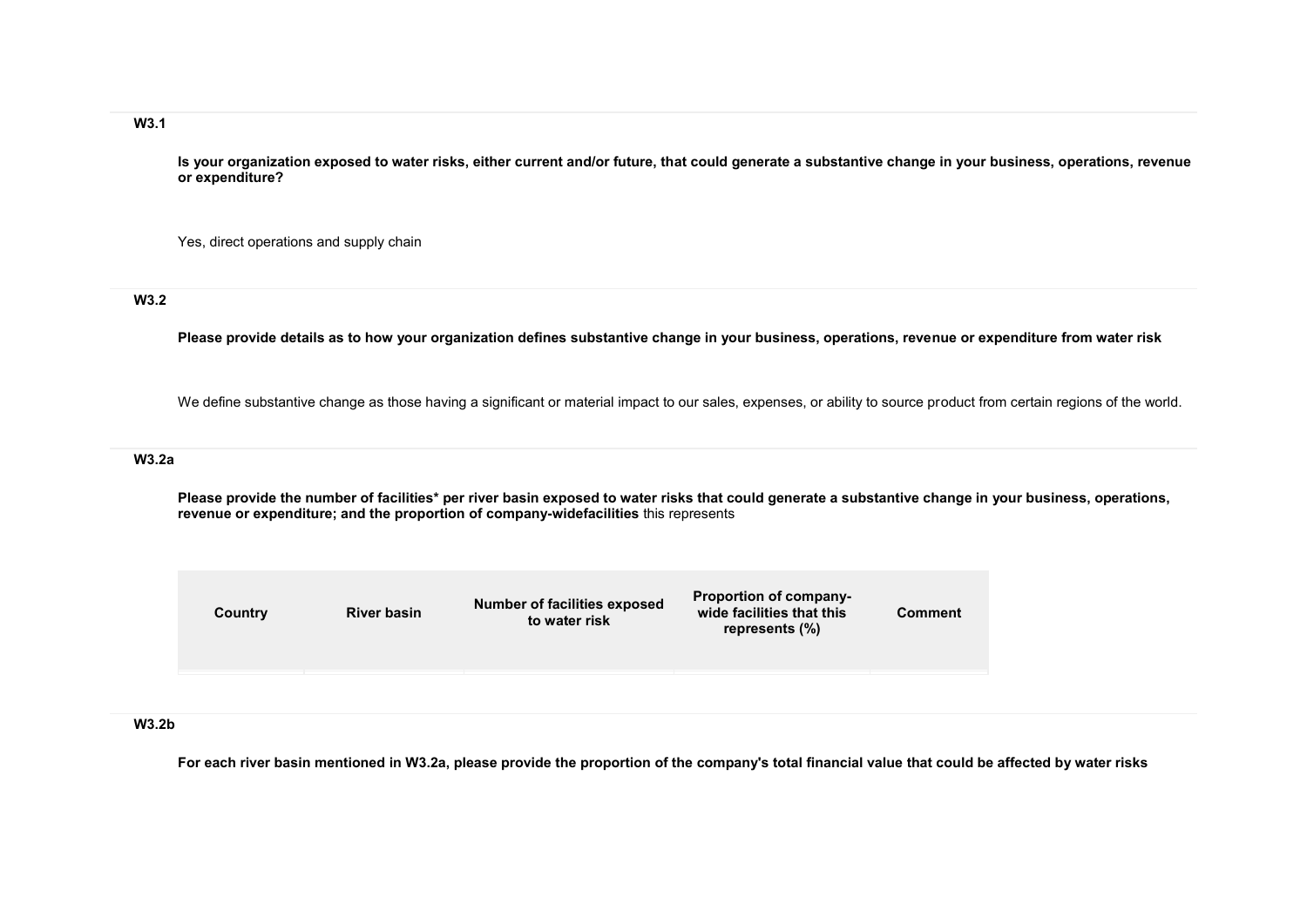| Country | <b>River basin</b> | <b>Financial reporting</b><br>metric | <b>Proportion of chosen</b><br>metric that could be<br>affected | <b>Comment</b> |
|---------|--------------------|--------------------------------------|-----------------------------------------------------------------|----------------|
|         |                    |                                      |                                                                 |                |

## **W3.2c**

**Please list the inherent water risks that could generate a substantive change in your business, operations, revenue or expenditure, the potential impact to your direct operations and the strategies to mitigate them**

| Country | <b>River</b><br>basin | <b>Risk</b><br>driver | <b>Potential</b><br>impact | <b>Description of</b><br>potential impact | <b>Timeframe</b> | Likelihood | <b>Magnitude of</b><br>potential<br>financial<br>impact | <b>Response</b><br>strategy | Costs of<br>response<br>strategy | Details of<br>strategy<br>and costs |
|---------|-----------------------|-----------------------|----------------------------|-------------------------------------------|------------------|------------|---------------------------------------------------------|-----------------------------|----------------------------------|-------------------------------------|
|         |                       |                       |                            |                                           |                  |            |                                                         |                             |                                  |                                     |

## **W3.2d**

**Please list the inherent water risks that could generate a substantive change in your business operations, revenue or expenditure, the potential impact to your supply chain and the strategies to mitigate them**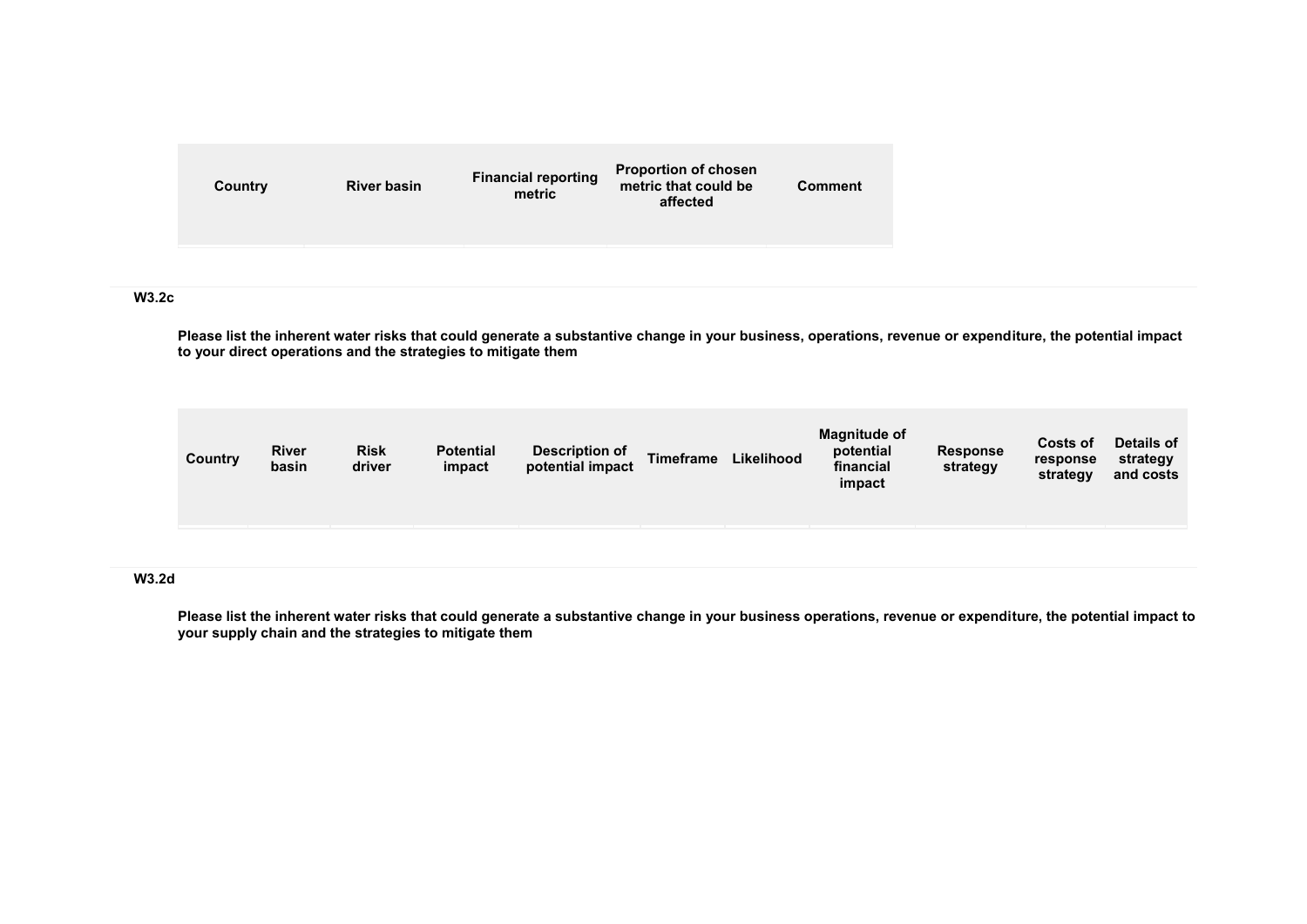| Country | <b>River</b><br>basin | <b>Risk</b><br>driver                                                                                            | <b>Potential</b><br>impact | <b>Description</b><br>of potential<br>impact | <b>Timeframe</b> | Likelihood | <b>Magnitude</b><br><b>of</b><br>potential<br>financial<br>impact | <b>Response</b><br>strategy                                                                       | Costs of<br>response<br>strategy | Details of strategy and costs                                                                                                                                                                                                                                                                                                                                                                                                                                                                                                                                                                                                                                                                                                                                                                                                                                                                                         |
|---------|-----------------------|------------------------------------------------------------------------------------------------------------------|----------------------------|----------------------------------------------|------------------|------------|-------------------------------------------------------------------|---------------------------------------------------------------------------------------------------|----------------------------------|-----------------------------------------------------------------------------------------------------------------------------------------------------------------------------------------------------------------------------------------------------------------------------------------------------------------------------------------------------------------------------------------------------------------------------------------------------------------------------------------------------------------------------------------------------------------------------------------------------------------------------------------------------------------------------------------------------------------------------------------------------------------------------------------------------------------------------------------------------------------------------------------------------------------------|
|         |                       | Physical-<br>Drought<br>Physical-<br>Increased<br>water<br>scarcity<br>Physical-<br>Increased<br>water<br>stress |                            |                                              | >6 years         | Probable   | Unknown                                                           | Engagement<br>with other<br>stakeholders<br>in the river<br>basin<br>Engagement<br>with suppliers | unknown                          | We are a founding member of<br>the multi-stakeholder group-<br>the Sustainable Apparel<br>Coalition, with other retailers,<br>brands, suppliers, NGOs,<br>academic experts, and the<br>U.S. Environmental Protection<br>Agency. Collectively, we<br>developed an index tool that<br>creates a common approach<br>for measuring and evaluating<br>sustainability performance in<br>the supply chain, including<br>water. We are using this tool to<br>collect sustainability data, and<br>incorporate sustainability<br>metrics into our existing vendor<br>and supplier scorecards. Our<br>Responsible Sourcing team is<br>also working with the Clean by<br>Design program aimed at<br>reducing the environmental<br>impact of the textile industry.<br>We also have are working with<br>the International Finance<br>Corporation on a Vietnam<br>Improvement program focusing<br>on water and energy<br>reductions. |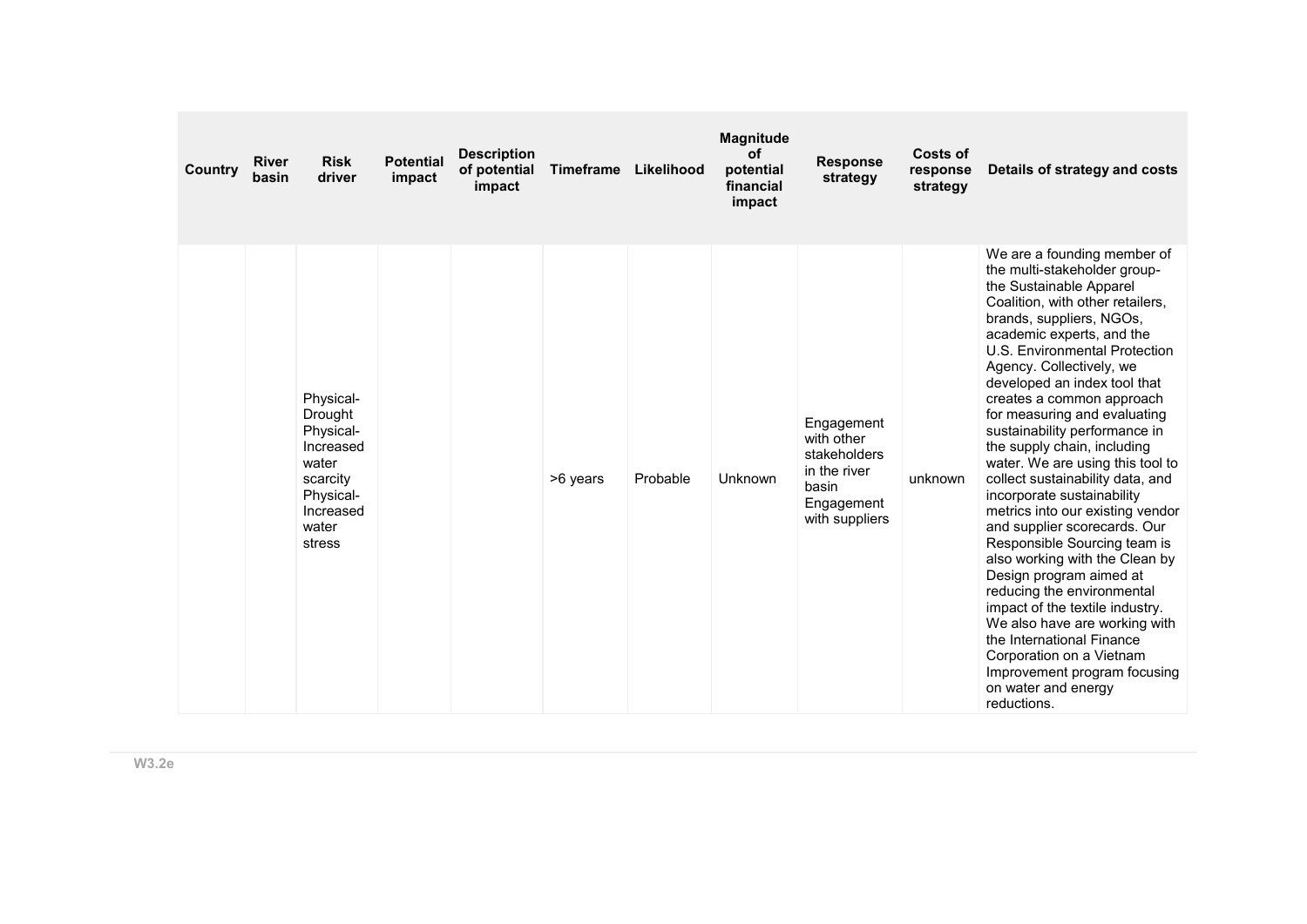**Please choose the option that best explains why you do not consider your organization to be exposed to water risks in your direct operations that could generate a substantive change in your business, operations, revenue or expenditure**

| <b>Primary reason</b> | Please explain |
|-----------------------|----------------|
|                       |                |

### **W3.2f**

**Please choose the option that best explains why you do not consider your organization to be exposed to water risks in your supply chain that could generate a substantive change in your business, operations, revenue or expenditure**

|  | Primary reason | Please explain |
|--|----------------|----------------|
|--|----------------|----------------|

## **W3.2g**

**Please choose the option that best explains why you do not know if your organization is exposed to water risks that could generate a substantive change in your business operations, revenue or expenditure and discuss any future plans you have to assess this**

| <b>Primary reason</b> | <b>Future plans</b> |
|-----------------------|---------------------|
|                       |                     |

#### **Further Information**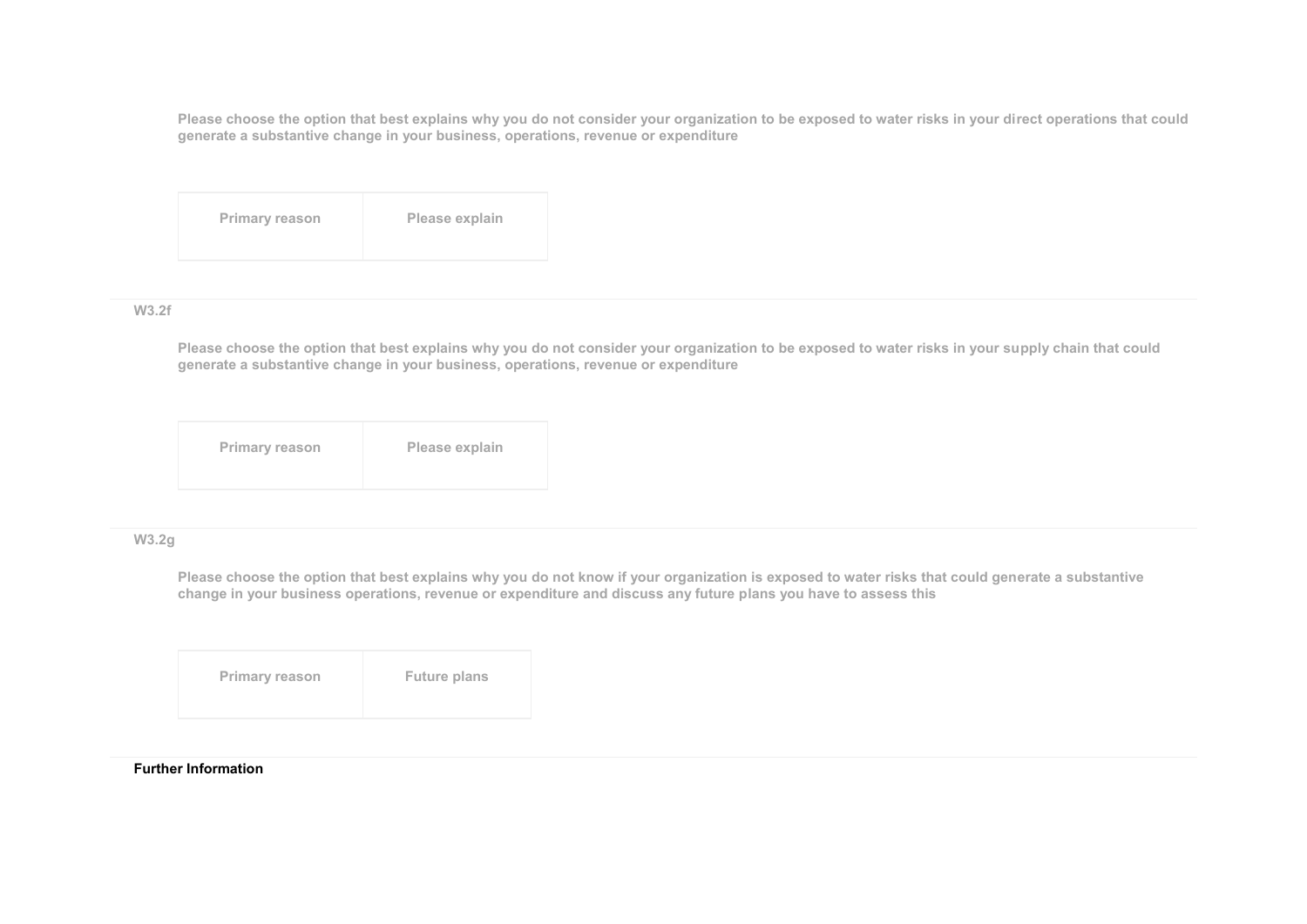# **Page: W4. Water Opportunities**

## **W4.1**

**Does water present strategic, operational or market opportunities that substantively benefit/have the potential to benefit your organization?**

Don't know

**W4.1a** 

**Please describe the opportunities water presents to your organization and your strategies to realize them**

| Opportunity<br>Country or region | <b>Strategy to realize</b> | <b>Estimated</b> | <b>Comment</b> |
|----------------------------------|----------------------------|------------------|----------------|
|----------------------------------|----------------------------|------------------|----------------|

**W4.1b** 

**Please choose the option that best explains why water does not present your organization with any opportunities that have the potential to provide substantive benefit**

| <b>Primary reason</b> | Please explain |
|-----------------------|----------------|
|                       |                |

### **W4.1c**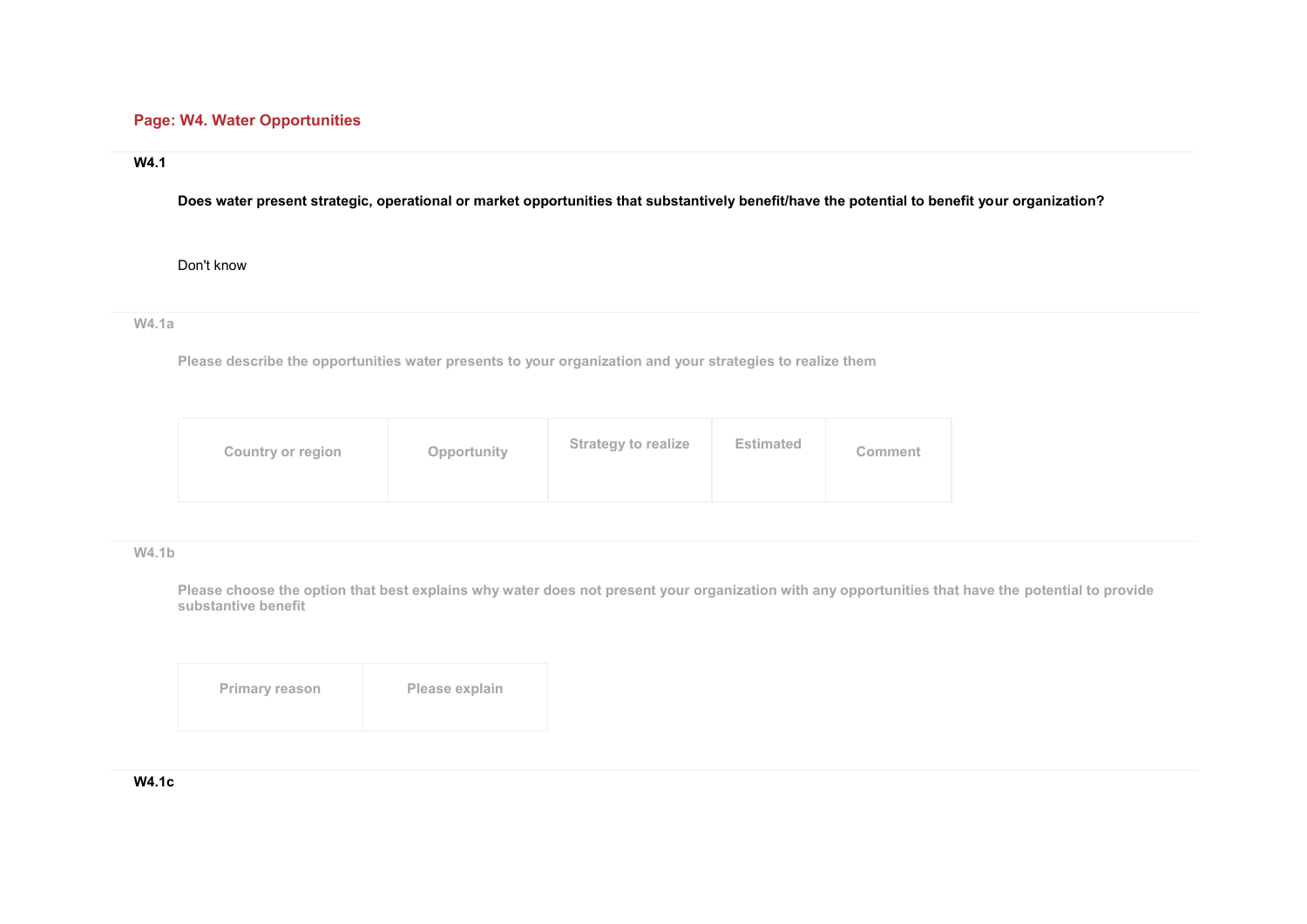**Please choose the option that best explains why you do not know if water presents your organization with any opportunities that have the potential to provide substantive benefit**

| Primary<br>reason | Please explain                                                                                                                                                                                                                                                                                                                                                                                                                                     |
|-------------------|----------------------------------------------------------------------------------------------------------------------------------------------------------------------------------------------------------------------------------------------------------------------------------------------------------------------------------------------------------------------------------------------------------------------------------------------------|
| Other:            | Much of our water usage is also driven by Building and Health codes which have reguirements on specific flow rates and fixture quantities. Dramatic<br>changes to these regulations are highly unlikely, though if passed, we can readily implement when required. Additionally, with water costs as a small<br>percentage of operational expenses, we do not anticipate a substantive change in our business operations, revenue, or expenditure. |

### **Further Information**

# **Module: Accounting**

### **Page: W5. Facility Level Water Accounting (I)**

### **W5.1**

**Water withdrawals: for the reporting year, please complete the table below with water accounting data for all facilities included in your answer to W3.2a**

| facility<br>last reporting year? | How does the total water<br><b>Total water withdrawals</b><br>withdrawals at this<br><b>River basin</b><br><b>Facility name</b><br>Please explain<br><b>Facility reference number</b><br>(megaliters/year) at this<br>Country<br>facility compare to the |
|----------------------------------|----------------------------------------------------------------------------------------------------------------------------------------------------------------------------------------------------------------------------------------------------------|
|----------------------------------|----------------------------------------------------------------------------------------------------------------------------------------------------------------------------------------------------------------------------------------------------------|

**Further Information**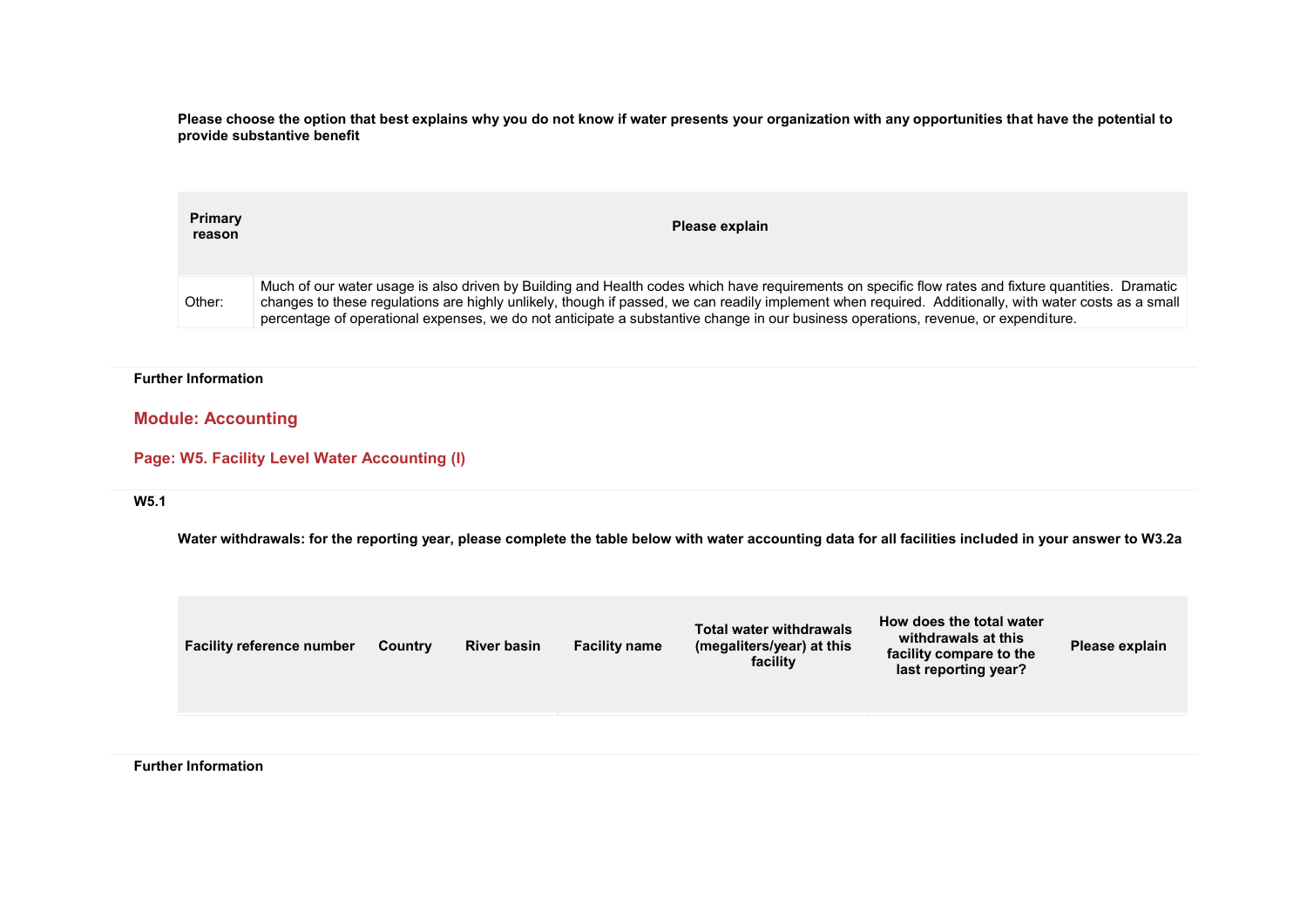# **Page: W5. Facility Level Water Accounting (II)**

### **W5.1a**

**Water withdrawals: for the reporting year, please provide withdrawal data, in megaliters per year, for the water sources used for all facilities reported in W5.1**

| <b>Facility</b><br>reference<br>number | Fresh<br>surface<br>water | <b>Brackish</b><br>surface<br>water/seawater | Rainwater | <b>Groundwater</b><br>(renewable) | Groundwater<br>(non-<br>renewable) | <b>Produced/process</b><br>water | <b>Municipal</b><br>water | Wastewater<br>from another<br>organization | <b>Comment</b> |
|----------------------------------------|---------------------------|----------------------------------------------|-----------|-----------------------------------|------------------------------------|----------------------------------|---------------------------|--------------------------------------------|----------------|
|                                        |                           |                                              |           |                                   |                                    |                                  |                           |                                            |                |

## **W5.2**

**Water discharge: for the reporting year, please complete the table below with water accounting data for all facilities included in your answer to W3.2a**

| <b>Facility reference number</b> | Total water discharged<br>(megaliters/year) at this facility | How does the total water discharged at this facility<br>compare to the last reporting year? | Please explain |
|----------------------------------|--------------------------------------------------------------|---------------------------------------------------------------------------------------------|----------------|
|                                  |                                                              |                                                                                             |                |

## **W5.2a**

**Water discharge: for the reporting year, please provide water discharge data, in megaliters per year, by destination for all facilities reported in W5.2**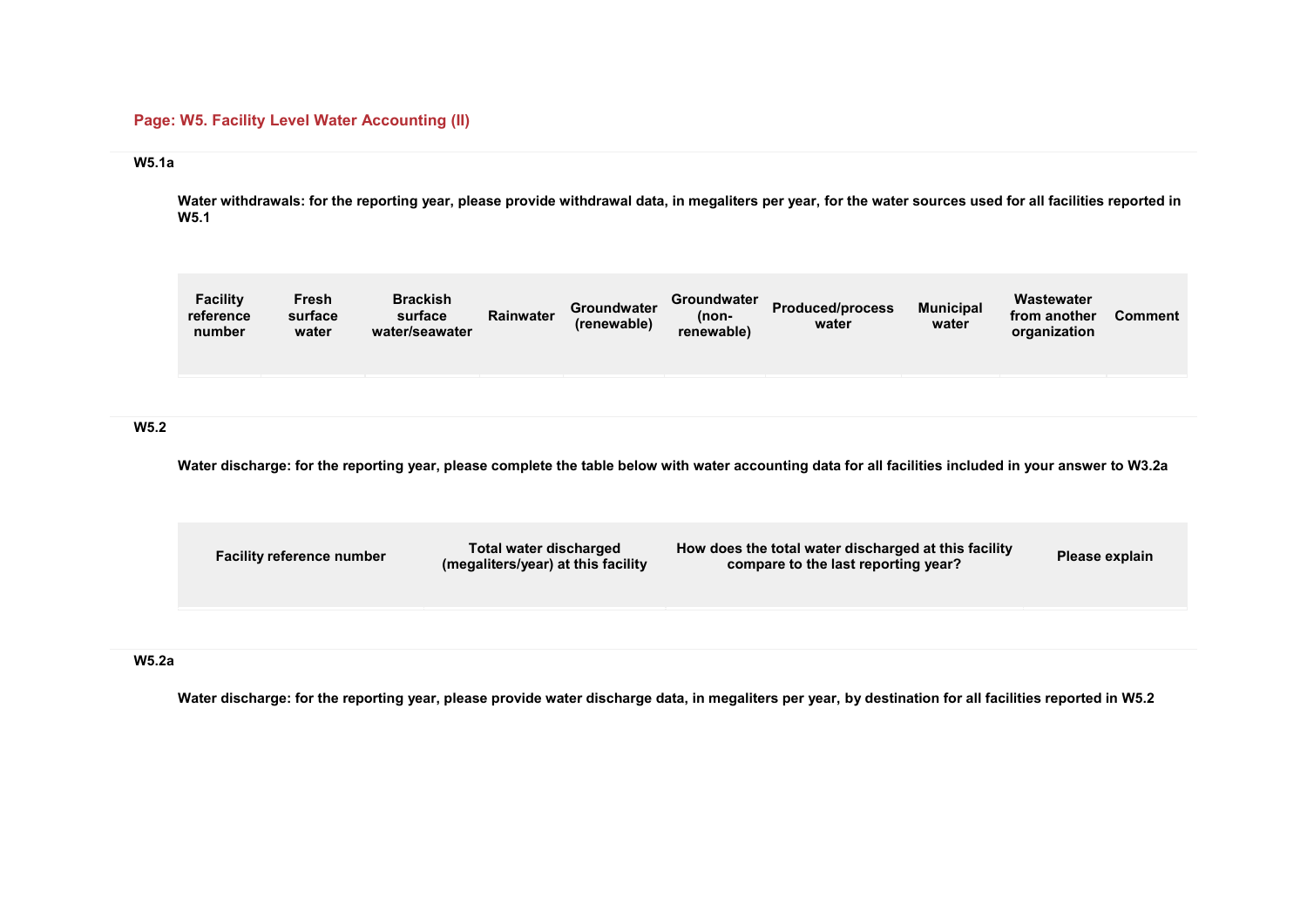

**Water consumption: for the reporting year, please provide water consumption data for all facilities reported in W3.2a**



## **W5.4**

**For all facilities reported in W3.2a what proportion of their water accounting data has been externally verified?**

| Water aspect                                      | % verification | What standard and<br>methodology was<br>used? |
|---------------------------------------------------|----------------|-----------------------------------------------|
| Water withdrawals- total volumes                  |                |                                               |
| Water withdrawals- volume by sources              |                |                                               |
| Water discharges- total volumes                   |                |                                               |
| Water discharges- volume by destination           |                |                                               |
| Water discharges- volume by treatment method      |                |                                               |
| Water discharge quality data- quality by standard |                |                                               |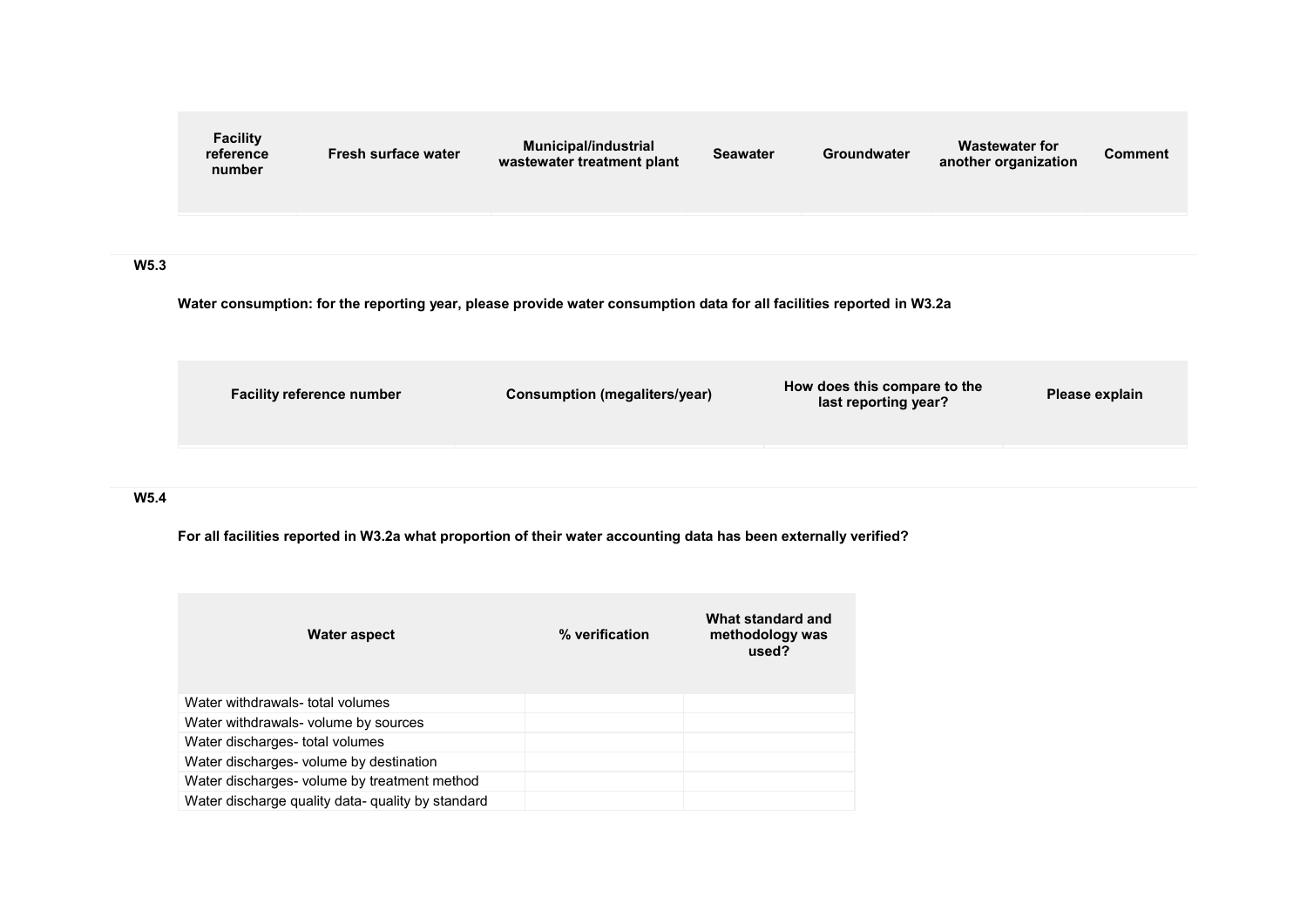| Water aspect                    | % verification | What standard and<br>methodology was<br>used? |
|---------------------------------|----------------|-----------------------------------------------|
| effluent parameters             |                |                                               |
| Water consumption- total volume |                |                                               |

**Further Information** 

**Module: Response** 

**Page: W6. Governance and Strategy** 

**W6.1** 

**Who has the highest level of direct responsibility for water within your organization and how frequently are they briefed?**

| <b>Highest level of</b><br>direct<br>responsibility for<br>water issues | <b>Frequency of</b><br>briefings on<br>water issues | <b>Comment</b>                                                                                                                                                                                                                                                                                                                                                                                                                                                                                                                                                                                                                                                                                                                                                                                                                            |
|-------------------------------------------------------------------------|-----------------------------------------------------|-------------------------------------------------------------------------------------------------------------------------------------------------------------------------------------------------------------------------------------------------------------------------------------------------------------------------------------------------------------------------------------------------------------------------------------------------------------------------------------------------------------------------------------------------------------------------------------------------------------------------------------------------------------------------------------------------------------------------------------------------------------------------------------------------------------------------------------------|
| Senior<br>Manager/Officer                                               | Scheduled -<br>twice per year                       | Oversight over the Corporation's reputation and corporate social responsibility efforts is a responsibility retained for the full<br>Board. Day-to-day decisions rest with a committee of leaders (not appointed by Board) including: Jennifer Silberman, VP<br>CSR, Chief Sustainability Officer; Irene Quarshie, VP Target Sourcing Services Quality and Compliance; Sarah Thorson,<br>VP Product Design & Development; John Leisen, VP Property Management Target is embarking on a multiyear<br>collaboration with World Wildlife Fund (WWF). WWF and Target will work together to help the company build a more<br>comprehensive strategy and goal roadmaps related to water stewardship and test ability to scale local supply chain efforts<br>through collaborative work in strategic locations that are facing high water risks. |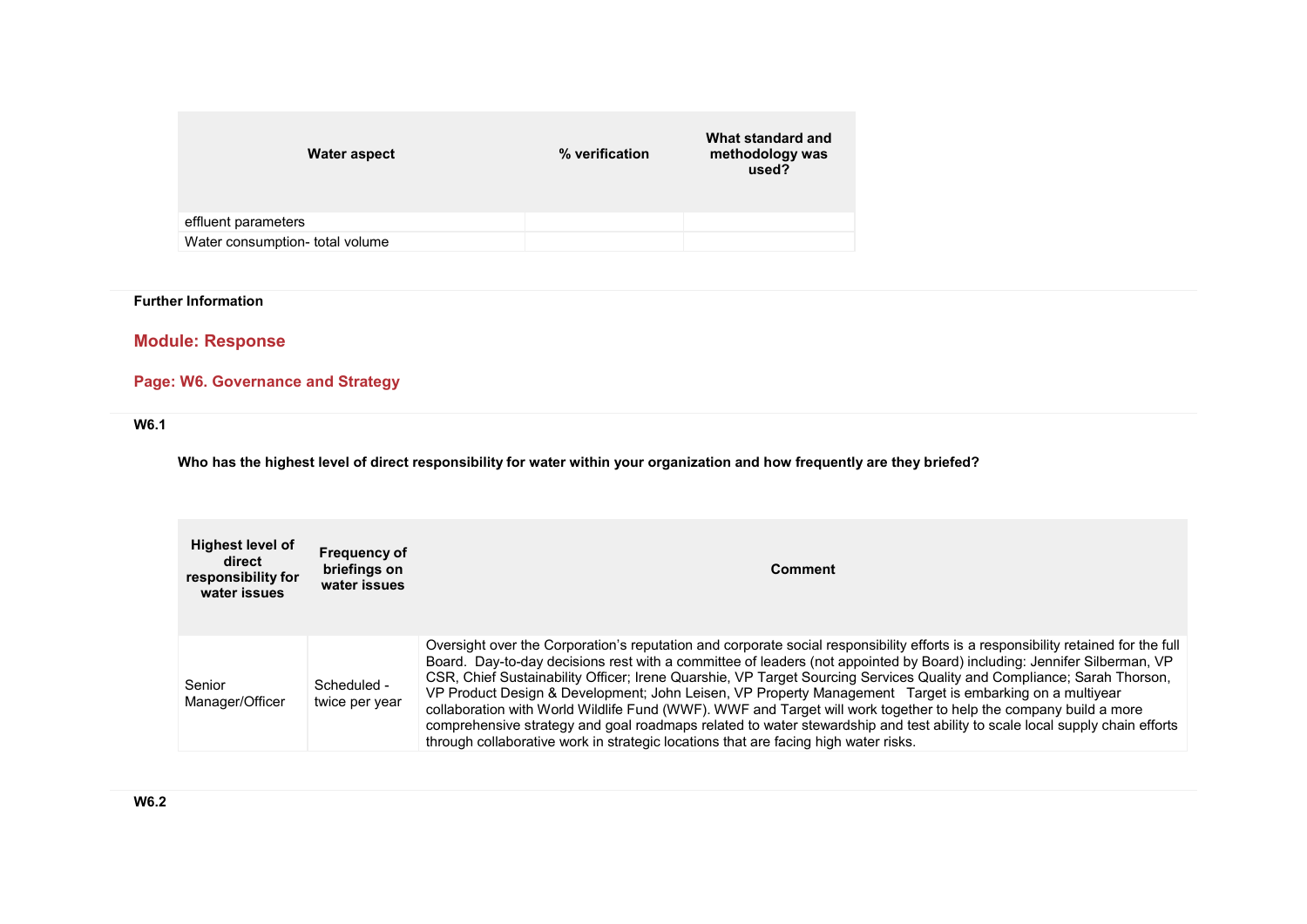**Is water management integrated into your business strategy?**

Yes

# **W6.2a**

**Please choose the option(s) below that best explains how water has positively influenced your business strategy**

| Influence of water on business strategy       | Please explain |
|-----------------------------------------------|----------------|
| Establishment of sustainability goals         |                |
| Exploration of environmental impact           |                |
| Publicly demonstrated our commitment to water |                |
| Tighter operational performance standards     |                |
| Tighter supplier performance standards        |                |

## **W6.2b**

**Please choose the option(s) below that best explains how water has negatively influenced your business strategy**

| Influence of water on business strategy | Please explain |
|-----------------------------------------|----------------|
| No measurable influence                 |                |
|                                         |                |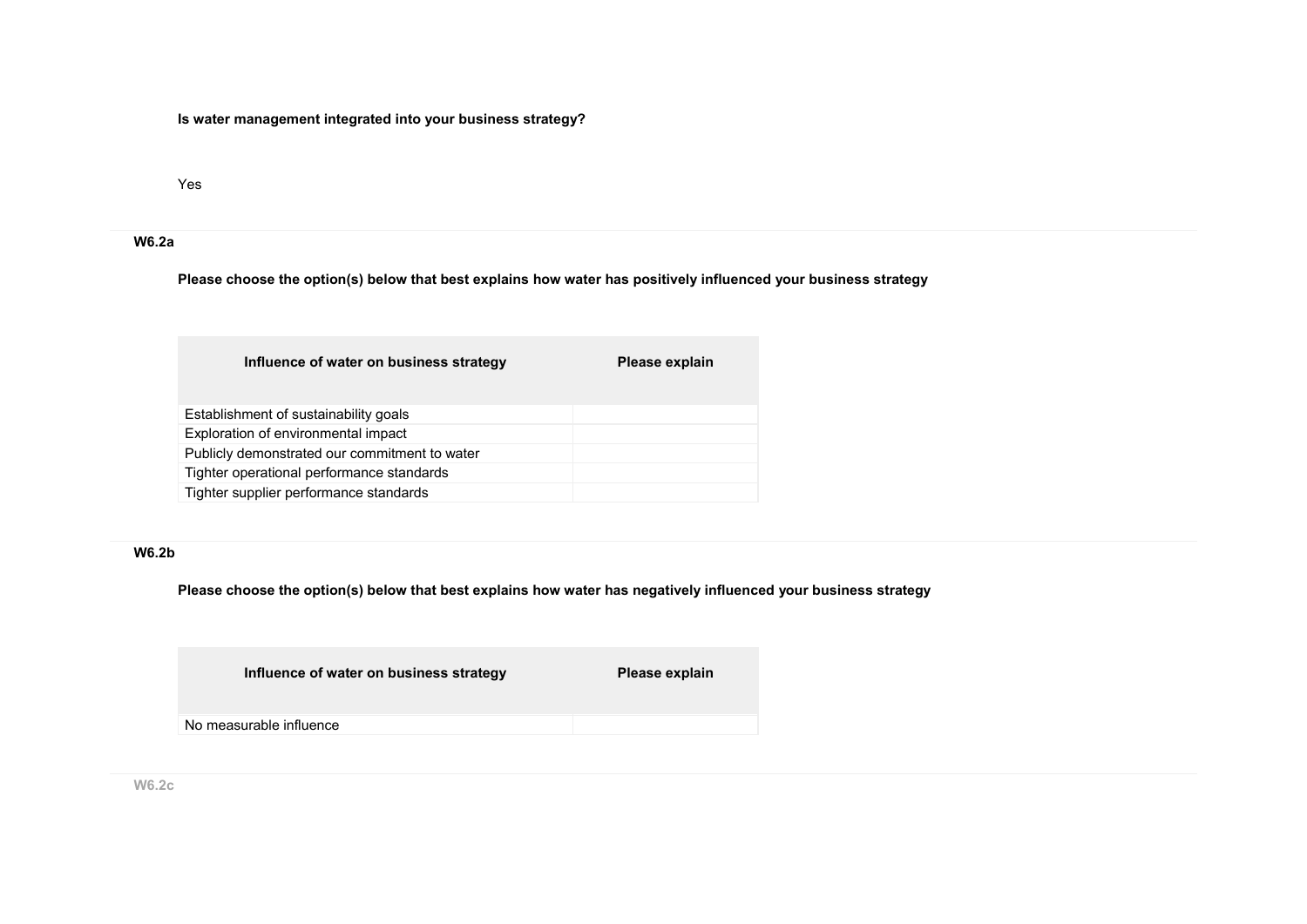**Please choose the option that best explains why your organization does not integrate water management into its business strategy and discuss any future plans to do so**

| <b>Primary reason</b> | Please explain |
|-----------------------|----------------|
|                       |                |

## **W6.3**

**Does your organization have a water policy that sets out clear goals and guidelines for action?**

Yes

## **W6.3a**

**Please select the content that best describes your water policy (tick all that apply)**

| <b>Content</b>                                                                                                                                                      | Please explain why this content is included                                                                                                                                              |
|---------------------------------------------------------------------------------------------------------------------------------------------------------------------|------------------------------------------------------------------------------------------------------------------------------------------------------------------------------------------|
| Publicly available<br>Company-wide<br>Performance standards for direct<br>operations<br>Incorporated within group<br>environmental, sustainability or EHS<br>policy | https://corporate.target.com/corporate-responsibility/responsible-sourcing/sustainability<br>https://corporate.target.com/corporate-responsibility/sustainability/sustainable-operations |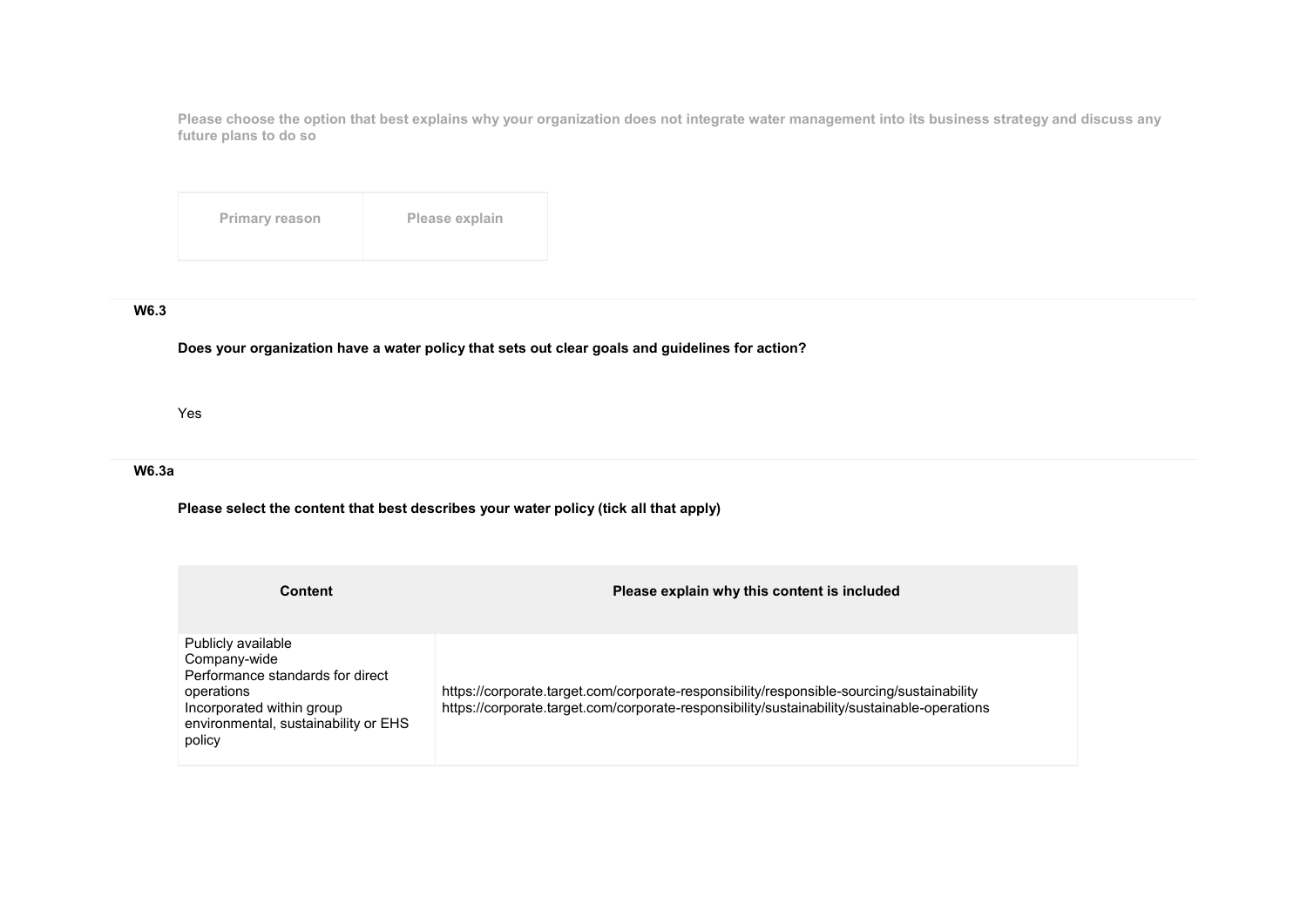**W6.4** 

**How does your organization's water-related capital expenditure (CAPEX) and operating expenditure (OPEX) during the most recent reporting year compare to the previous reporting year?**

**Water CAPEX (+/- % change) Water OPEX (+/- % change) Motivation for these changes**

### **Further Information**

# **Page: W7. Compliance**

## **W7.1**

**Was your organization subject to any penalties, fines and/or enforcement orders for breaches of abstraction licenses, discharge consents or other water and wastewater related regulations in the reporting year?**

### No

#### **W7.1a**

**Please describe the penalties, fines and/or enforcement orders for breaches of abstraction licenses, discharge consents or other water and wastewater related regulations and your plans for resolving them**

| <b>Facility name</b> | Incident | Incident<br>description | <b>Frequency of occurrence</b><br>in reporting year | <b>Financial impact</b> | Currency | Incident<br>resolution |
|----------------------|----------|-------------------------|-----------------------------------------------------|-------------------------|----------|------------------------|
|----------------------|----------|-------------------------|-----------------------------------------------------|-------------------------|----------|------------------------|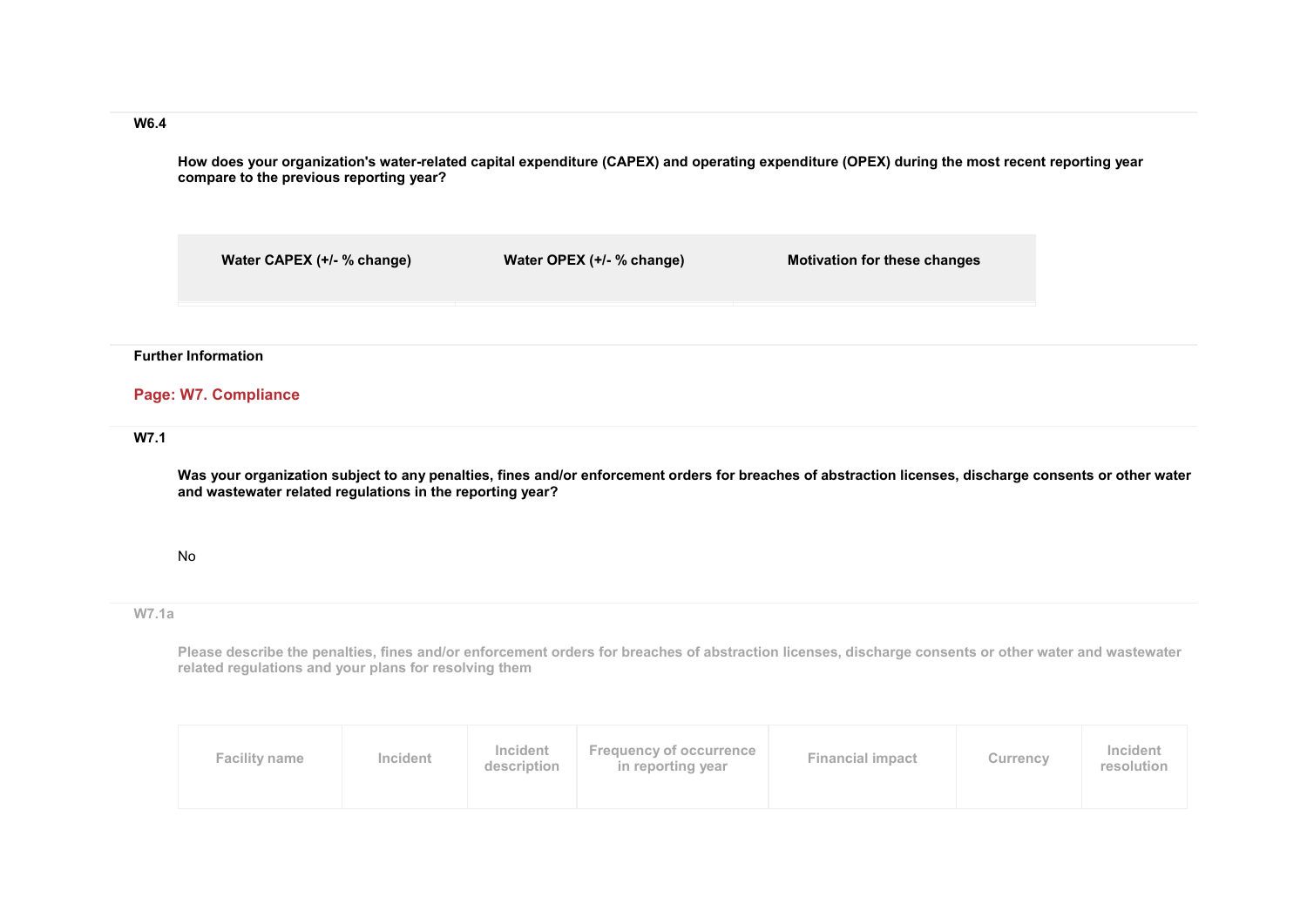### **W7.1b**

**What proportion of your total facilities/operations are associated with the incidents listed in W7.1a?**

## **W7.1c**

**Please indicate the total financial impacts of all incidents reported in W7.1a as a proportion of total operating expenditure (OPEX) for the reporting year. Please also provide a comparison of this proportion compared to the previous reporting year**

| Impact as % of OPEX | <b>Comparison to last year</b> |
|---------------------|--------------------------------|
|                     |                                |

### **Further Information**

## **Page: W8. Targets and Initiatives**

# **W8.1**

**Do you have any company wide targets (quantitative) or goals (qualitative) related to water?**

Yes, targets and goals

**W8.1a**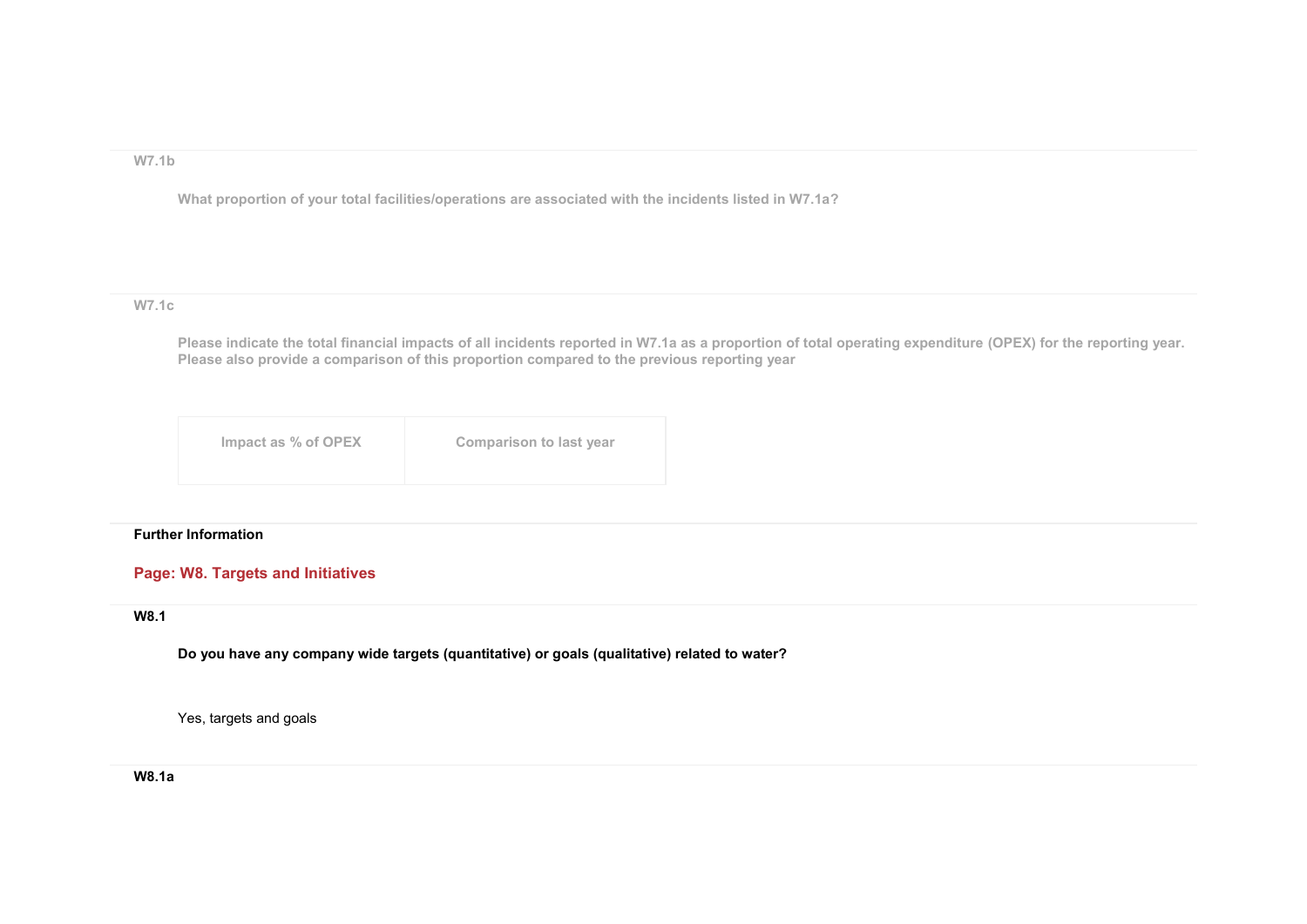**Please complete the following table with information on company wide quantitative targets (ongoing or reached completion during the reporting period) and an indication of progress made**

| <b>Category of target</b> | <b>Motivation</b> | <b>Description of target</b>                                        | Quantitative<br>unit of<br>measurement | <b>Base-line year</b> | Target year | <b>Proportion of</b><br>target achieved,<br>% value |
|---------------------------|-------------------|---------------------------------------------------------------------|----------------------------------------|-----------------------|-------------|-----------------------------------------------------|
| Other:                    | Cost savings      | Reduce water use by 10 percent per square foot<br>in stores by 2020 | Other:                                 | 2010                  | 2020        | 100%                                                |
| Other:                    | Cost savings      | % of area landscaped with native and<br>sustainable plantings       | Other:                                 |                       |             |                                                     |

## **W8.1b**

**Please describe any company wide qualitative goals (ongoing or reached completion during the reporting period) and your progress in achieving these**

| Goal                                                                      | <b>Motivation</b> | Description of goal                                                                                                                                                                                                                                                                                                                                                                                                                                                                                                                                                      | <b>Progress</b>                                                                                             |
|---------------------------------------------------------------------------|-------------------|--------------------------------------------------------------------------------------------------------------------------------------------------------------------------------------------------------------------------------------------------------------------------------------------------------------------------------------------------------------------------------------------------------------------------------------------------------------------------------------------------------------------------------------------------------------------------|-------------------------------------------------------------------------------------------------------------|
| Engagement with<br>suppliers to help them<br>improve water<br>stewardship | Cost<br>savings   | We rolled out performance improvement programs that work with our strategic suppliers to<br>decrease their water use in production by introducing low hanging fruits options which<br>involves low investment and quick return of investment. These programs have been taken<br>place in both China and Vietnam. We collaborated with IFC in a program named Vietnam<br>Improvement Program (VIP) and NRDC in China for Clean by Design. Both programs<br>successfully making a positive impact locally and create awareness of water stewardship<br>in our supply chain | Both programs will end in<br>June 2017. The total water<br>savings for the CBD is<br>937,800 tons per year. |

# **W8.1c**

**Please explain why you do not have any water-related targets or goals and discuss any plans to develop these in the future**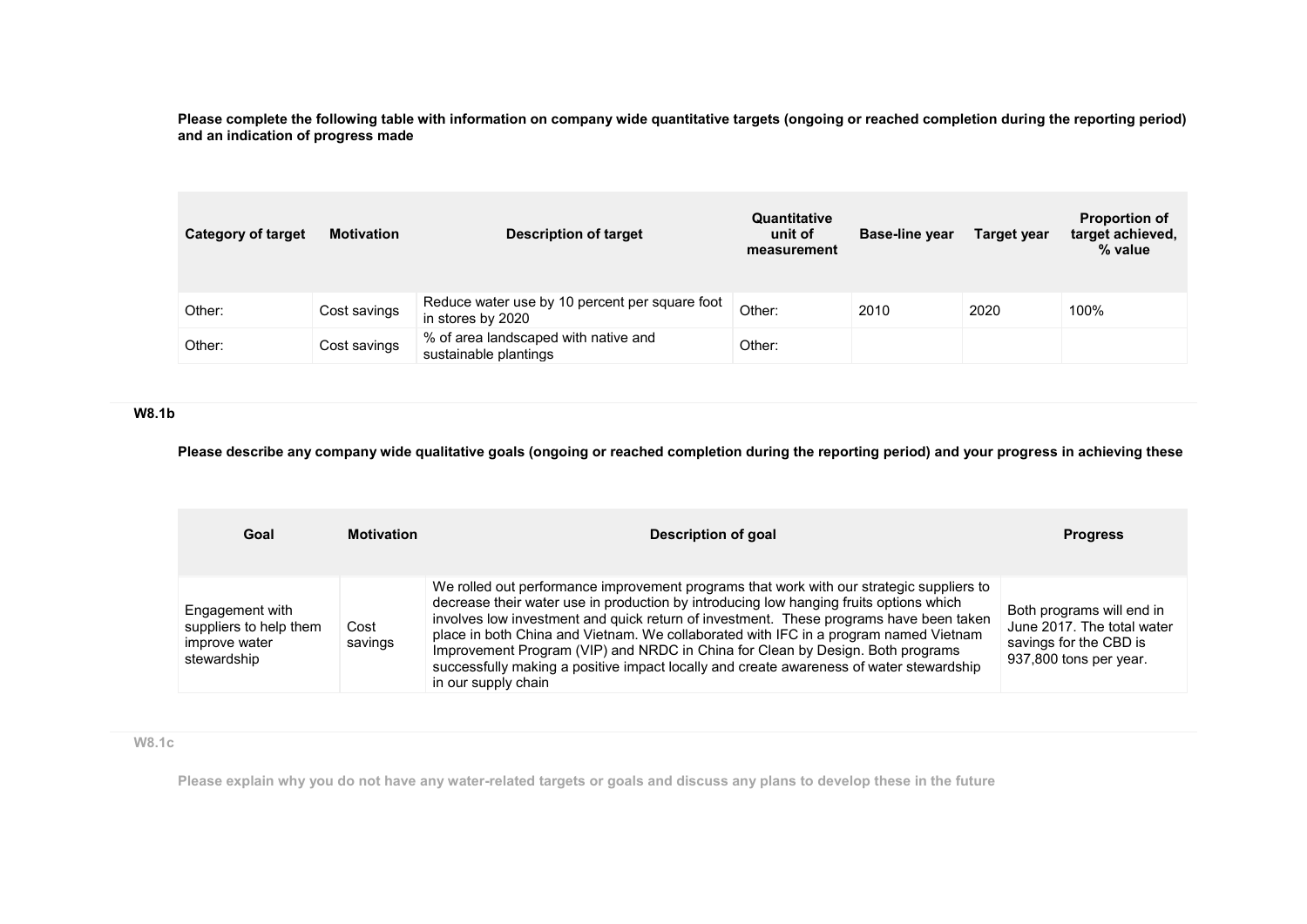## **Further Information**

# **Module: Linkages/Tradeoff**

# **Page: W9. Managing trade-offs between water and other environmental issues**

## **W9.1**

**Has your organization identified any linkages or trade-offs between water and other environmental issues in its value chain?**

No

### **W9.1a**

**Please describe the linkages or trade-offs and the related management policy or action**

| Linkage or trade-off<br>Policy or action<br><b>Environmental issues</b> |  |
|-------------------------------------------------------------------------|--|
|-------------------------------------------------------------------------|--|

## **Further Information**

**Module: Sign Off** 

**Page: Sign Off**